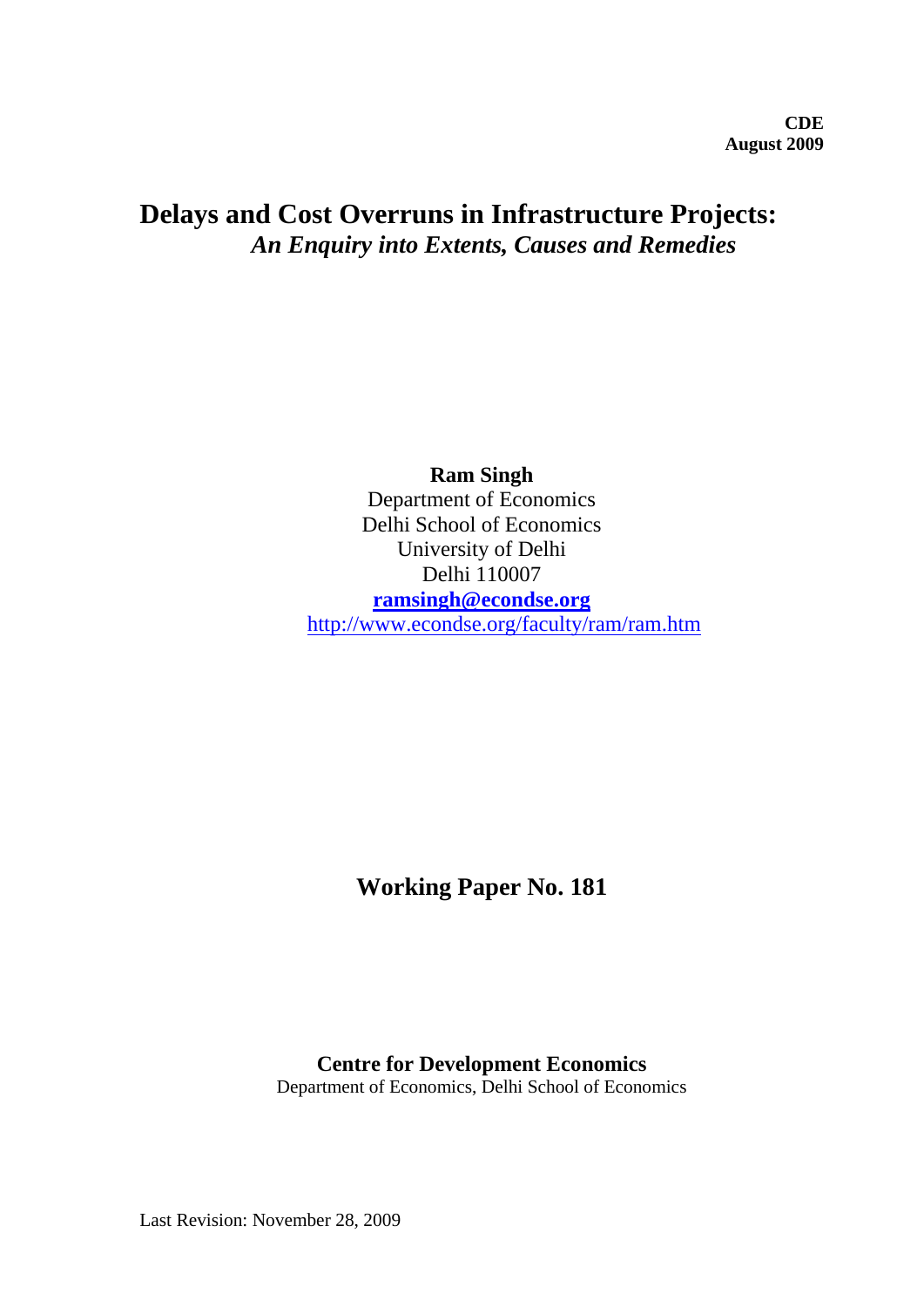## **Delays and Cost Overruns in Infrastructure Projects:**  *An Enquiry into Extents, Causes and Remedies*

#### **Ram Singh**

Department of Economics Delhi School of Economics University of Delhi Delhi 110007 [ramsingh@econdse.org](mailto:ramsingh@econdse.org)

#### **ABSTRACT**

Media reports abound on instances of prolonged delays and excessive cost overruns in infrastructure projects. Only a small number of projects get delivered in time and within the budget. Examples of successful project implementation, like construction of the Delhi Metro Rail, are few and appear only far in between. Indeed, the problem of time and cost overruns in India is widespread and severe. Yet, very few empirical studies exist on the subject. Even rarer are the studies based on completed projects. As a result, the extents as well as the causes behind delays and cost overruns have remained under-researched. This study investigates the various issues related to delays and cost overruns in publically funded infrastructure projects. The following questions are posed and answered: How common and how large are the time and the cost overruns? What are the essential causes behind these delays and cost overruns? Are the underlying causes statistically significant? Are Contractual and Institutional failures among the significant causes? What are the policy implications for planning, development and implementation of infrastructure projects? The study is based on, by far, the largest dataset of 894 projects from seventeen infrastructure sectors. Among other results, it shows that the contractual and the institutional failures are economically and statistically significant causes behind cost and time overruns.

*KEY WORDS:* Delays, Cost Overruns, Time Overruns, Infrastructure, Projects, Causes, Contractual Failures, Organizational Failures, Institutional Failures

*AKNOWLEDGEMENT*: I would like to thank the referee for enriching comments and suggestions on the earlier version of the paper. I am especially indebted to TCA Anant for his educating suggestions. Lee Benham, Neha Jain, JV Meenakshi, Anusha Nath, Bharat Ramaswami and Rohini Somanathan offered valuable comments and suggestions on various issues covered in the paper. Atika Gupta and Nitya Mittal provided excellent research support and also useful suggestions. Digvijay Negi, Nitin Madan and Pawan Gopalakrishnan provided crucial help in compilation of an extensive dataset. Finally, I would like to thank the *Centre for Development Economics*, at the *Delhi School of Economics*, for research and institutional support.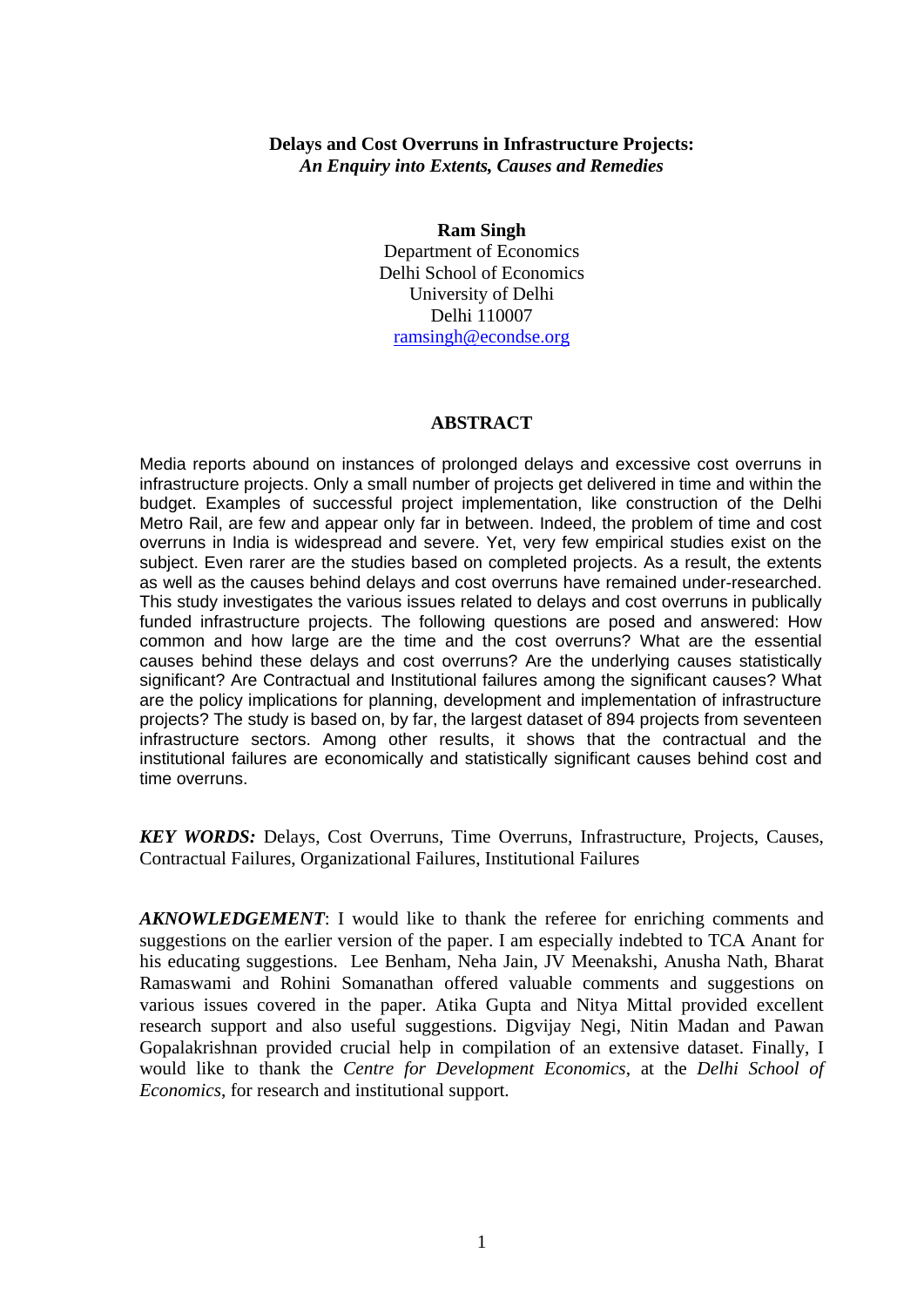#### **1. Introduction**

Infrastructure projects in India are infamous for delays and cost overruns. Recently commissioned, Bandra-Worli Sea Link amply demonstrates the state of project delivery system in the country. What was planned as a Rs 300 Crore project to be completed by 2004 has actually cost Rs 1,600 crore along with a delay of five years. Indeed, very few projects get delivered in time and on cost. The delays and cost overruns have become hallmark of infrastructure projects in India. The quarterly reports of the Ministry of Statistics and Programme Implementation (MOSPI) stand testimony to a saga of unfettered delays and cost overruns. Yet, the extents and the causes behind the time and the cost overruns have remained understudied. As a result, the types of the policy interventions required to rectify the malady have also remained unidentified.

Delays and cost overruns have significant implications from economic as well as political point of view. Due to delays in project implementation, the people and the economy have to wait for the provisions of public goods and services longer than is necessary. Thus, delays limit the growth potential of the economy. Similarly, cost overruns reduce competitiveness of the economy. Services provided by infrastructure projects serve as input for other sectors of the economy. Cost overruns in these projects lead to an increase in the capital-output-ratio for the entire economy. Simply put, delays and cost overruns reduce the efficiency of available economic resources and limit the growth potential of the entire economy. Moreover, at least as of now, most infrastructure projects in India are funded by taxpayers' money. Therefore, taxpayers have right to know about how efficiently their money is utilized by officials while making provisions of public goods and services. In the absence of proper identification and understanding of the underlying causes behind delays and cost overruns, there is a risk that the perceptions will take over and misguide the policy making. For instance, the perception that the public sector is incapable of delivering public goods in time and on cost, may lead to excessive privatization of infrastructure and other public services. Indeed, inadequacy of research on the subject is somewhat surprising and a gross neglect of an important public policy subject.

The absence of comprehensive India centric studies apart, there exists a large body of theoretical and empirical literature on the subject. It suggests that delays and cost overruns are generic to infrastructure projects and a global phenomenon; India in not an exception. However, the literature also reveals that the underlying causes and, therefore, the remedies differ from country to country. Therefore, there is only so much that can be learnt from international experience, further underscoring the need for a systematic India-based study. In any case, as I will demonstrate in Section 3, the international literature is not helpful at all in explaining the nature of delays and cost overruns observed in India. In contrast, several works of Indian scholars have made interesting contributions. However, very few of these works are empirical studies; most of them are case studies. No doubt case studies are very helpful in explaining particular instances but have limited capacity to educate us about the intrinsic problems besetting the infrastructure delivery system. A review of the existing literature along with its limitations is provided in Section 3. In sum, the main causes behind time and cost overruns in India and their statistical significance have remained unsubstantiated.

In this backdrop, it is somewhat disquieting that the privatization of public services is believed to be the only way out. Indeed, the problems of delays and cost overruns with the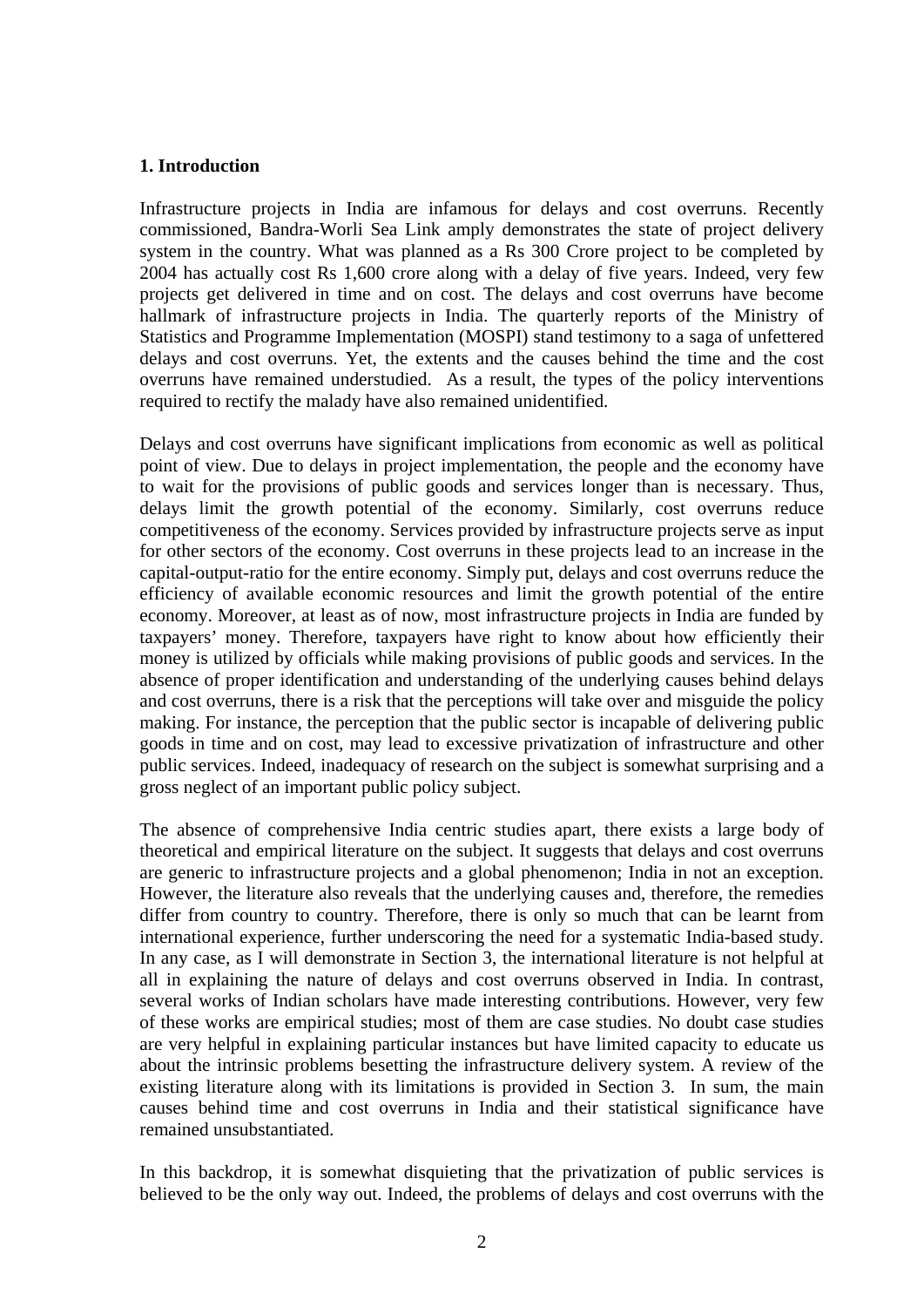official delivery system are being used to rationalize privatization of the supply and the maintenance of infrastructure services. The government machinery is perceived to be incapable of procuring and maintaining infrastructure facilities inefficiently. Privatization in the form of Public Private Partnerships (PPPs), in contrast, is believed to be capable of avoiding delays and cost overruns. Several commentators and policy makers share this view. So, PPPs are being pushed as politically acceptable channel for transferring management and control rights over infrastructure facilities to private firms. It is worth quoting an excerpt of a decision made in a meeting chaired by the Prime Minister:

"As regards the issue of EPC vs BOT, *it was agreed that for ensuring provision of better road services, i.e., higher quality of construction and maintenance of roads and completion of projects without cost and time overrun, contracts based on BOT model are inherently superior to the traditional EPC contracts*. Accordingly, it was decided that for NHDP Phase-III onwards, all contracts for provisions of road services would be awarded only on BOT basis..."

In the above quote the BOT model means the PPP model. In contrast, publically funded projects are executed through EPC contracts, popularly known as cash contracts. The BOT contracts are recommended as the preferred means for constructing national highways in various other official reports also.<sup>[2](#page-3-1)</sup> In other sectors too there is tendency to privatize the supply and the management of infrastructure services, ostensibly to overcome the cost and other perceived inefficiencies of the public sector. Though, the nature and the extent of privatization differs from sector to sector.<sup>[3](#page-3-2)</sup>

Our results imply that a change in the ownership in itself cannot mitigate the problems of delays and cost overruns. Moreover, the recent experiences with PPPs suggest that private sector will invest in supply and maintenance of only commercially viable projects.<sup>[4](#page-3-3)</sup> Inevitably, most provisions of public goods will still have to be funded and executed through the traditional official machinery. At the same time, given the fiscal constraints faced by the Center and the State governments, public funding of infrastructure projects is under serious strain. Therefore, it is extremely important to improve the official delivery system for infrastructure projects, so as to minimize the wastage. Clearly, the remedy depends on the underlying causes. This paper, among other things, investigates the underlying causes for time and cost overruns observed in India.

The following four features set this study apart. First, it is based on by far the largest dataset on completed projects. The database includes 894 projects completed during April 1992-March 2009. It covers seventeen infrastructure sectors. Second, it explores the factors that can trigger delay and/or cost overruns during the planning, the contracting and the implementation phases of infrastructure projects. Third, it examines the nature of causal relationships for time and cost overruns along with their statistical significance. Fourth, it shows that there is simultaneity between delays and cost overruns. Therefore, it uses a *simultaneous equations model* to study them.

The econometric analysis shows that since early 1980s there has been significant decline in time and cost overruns. However, delays and cost overruns still are too frequent and unacceptably large. Across sectors, bigger projects are much more vulnerable to cost overruns. *Ceteris paribus*, delays and cost overruns are considerably higher for road,

<u>.</u>

 $1$  The meeting regarding financing of NHDP was held on March 15, 2005. See GoI (2006 a).

<span id="page-3-1"></span><span id="page-3-0"></span><sup>2</sup> *Report of the Core Group on financing of NHDP* (2006, pp. 14 and 18) published by the Secretariat for the Committee on Infrastructure.

<sup>3</sup> See Kundu (2001), Nagaraj (2006), Goyal (2008), and GoI (2007).

<span id="page-3-3"></span><span id="page-3-2"></span><sup>4</sup> For an analysis of PPPs in road sector, see Anant and Singh (2009).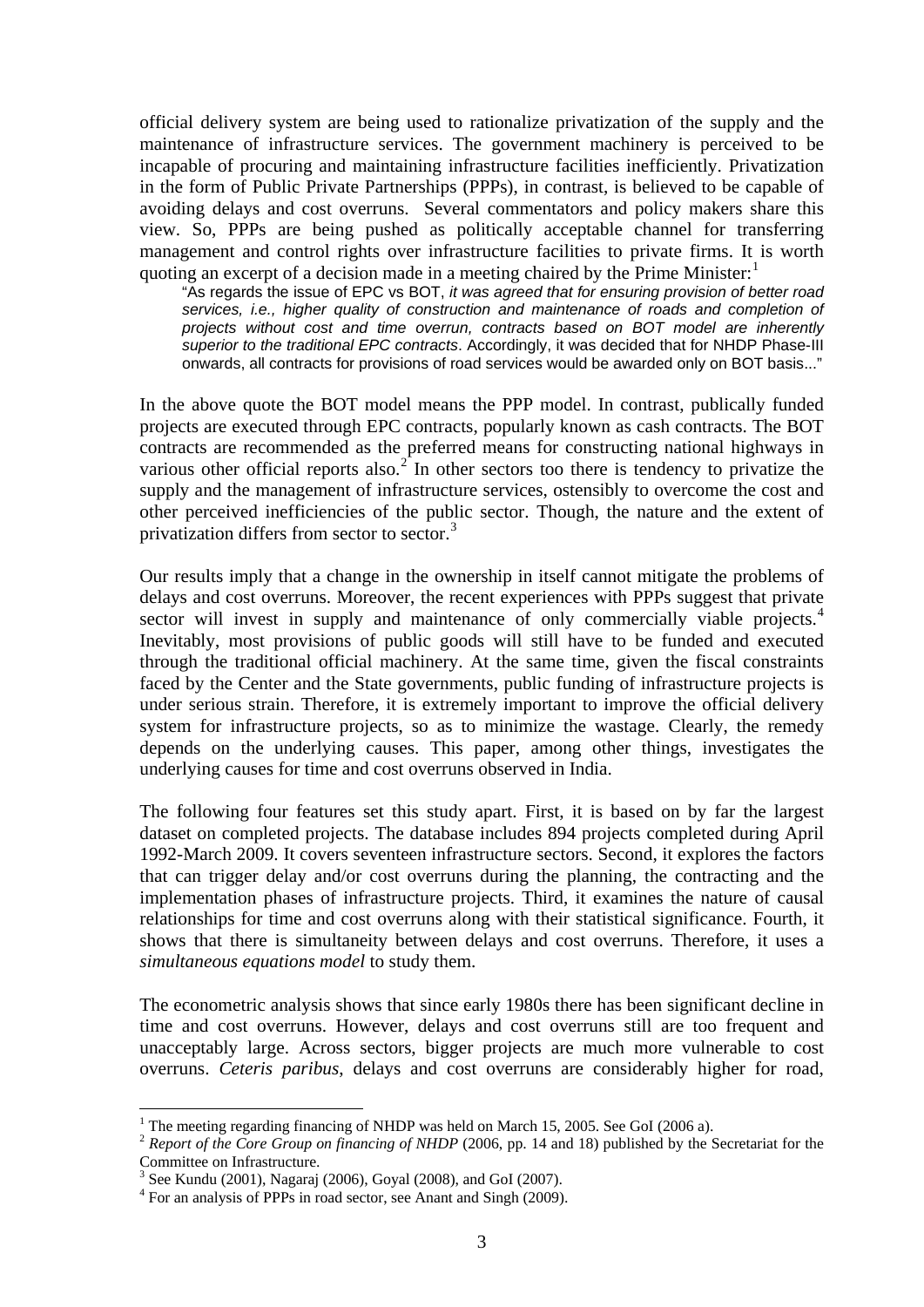railways, urban-development, civil aviation, shipping and ports, and power sector projects. There are some regional variations with respect to the extent of delays and cost overruns. However, contrary to the common perception, the performance of rich states is no better than that of the poorer states.

With respect to the underlying causes, I show that several hitherto neglected factors are among the major causes behind delays and cost overruns observed in India. Specifically, a deficient project planning, use of inappropriate procurement contracts and faulty contract management are some of the leading and statistically significant causes. Several kinds of organizational-cum-institutional failures also greatly add to time and cost overruns. Besides, the contractual and the institutional differences across sectors are the keys to the understanding of the observed differences regarding delays and cost overruns.

I must hasten to add that despite the above-mentioned distinguishing features and the generality of the study, it is not meant to be an omniscient account of delays and cost overruns. It has several limitations. For instance, infrastructure sectors are quite different in terms of the project types. Therefore, for each sector there are idiosyncratic factors that can cause delay and cost overruns. The present study does not explore such factors. This and other limitations are discussed in the following sections. Section 2 presents an overview of the delays and cost overruns in infrastructure projects. Section 3 shows that the existing literature is inadequate to explain the time and cost overruns observed in India. Section 4, proposes and analyses various possible factors that can cause delays and cost overruns. The model and regression results are presented in Section 5. Finally, Section 6 concludes with the findings and the policy implications.

## **2. Delays and Cost Overruns in India**

**Definitions:** Every infrastructure project has to undergo several stages: from planning of the project, to its approval, to awarding of contract(s), to actual construction/procurement, and so on. Broadly put, a project's lifecycle has three phases; development, construction, and operation-and-maintenance phase. See Figure 1.

#### FIGURE 1:

<u>.</u>



In the beginning of the development phase, the project sponsoring department prepares estimates of time and cost (funds) needed to complete the project. An expected date of completion is also announced. The actual date of completion is invariably different from the expected date. We define 'time overrun' as the time difference between the actual and the initially planned (i.e, *expected*) dates of completion.<sup>[5](#page-4-0)</sup> The time difference is measured in months. A related term used in the paper is the 'implementation phase' or 'implementation period'. It is defined as the duration in which a project is planned to be completed, i.e., the duration between the date of approval of the project and its *expected*

<span id="page-4-0"></span><sup>5</sup> In the terminology of MOSPI, the former is known as the *actual* date of commissioning and the latter as the *original* date of commissioning.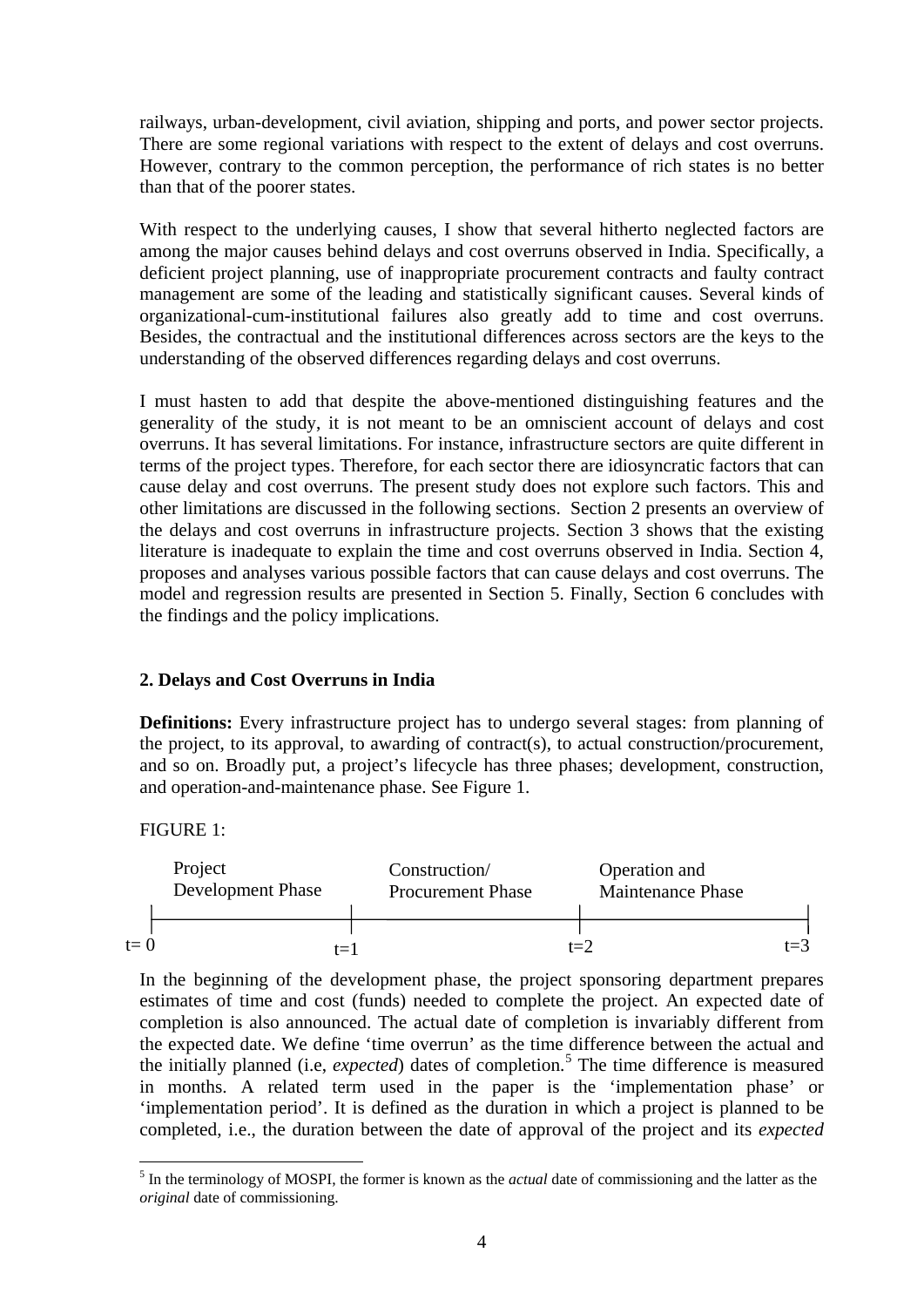date of completion. Therefore, for each project we can define percentage time overrun as the ratio of the time overrun and the implementation phase for the project (multiplied by one hundred). Clearly, the time overrun and therefore the percentage time overrun can be positive, zero or even negative. Similarly, we define 'cost overrun' as the difference between the actual cost and the initially projected (i.e., expected) cost of the projects. The initially expected cost is called the *initial* project cost. This is the estimated cost of project works. It is estimated when a project is planned and generally is arrived at using current input prices. The actual cost becomes known only at the time of completion at the end of phase two. Percentage cost overrun for a project is defined as the ratio of the cost overrun and the initially projected cost of the project (multiplied by one hundred). Again, percentage cost overrun can be positive, zero or negative.

**The Data and Summary Statistics:** The programme implementation division of the MOSPI publishes quarterly reports on the ongoing projects. Each quarterly report also

| S.<br>No.      | <b>ASPECT</b>                                        | <b>DESCRIPTION</b>                                                                                                                                                        | <b>DATA SOURCE</b>                                                            |
|----------------|------------------------------------------------------|---------------------------------------------------------------------------------------------------------------------------------------------------------------------------|-------------------------------------------------------------------------------|
| $\mathbf{1}$   | <b>PROJECT</b><br>DATE OF<br><b>START</b>            | It is the start date of the project                                                                                                                                       | <b>MOSPI</b> reports                                                          |
| $\sqrt{2}$     | <b>DATE</b><br><b>INITIAL</b><br>OF<br>COMMISSIONING | It is the initially planned (i.e, expected) date of completion of<br>the project                                                                                          | <b>MOSPI</b> reports                                                          |
| 3              | <b>ACTUAL DATE</b><br>OF<br>COMMISSIONING            | It is the actual dates of completion of the project                                                                                                                       | <b>MOSPI</b> reports                                                          |
| $\overline{4}$ | <b>TIMEOVERRUN</b>                                   | The time difference (in months) between the actual and the<br>initially planned dates of completion                                                                       | <b>OUR CALCULATIONS</b> based<br>on the data collected from<br>MOSPI reports. |
| 5              | <b>IMPLEMENTATION</b><br><b>PHASE</b>                | The duration in which a project is planned to be completed, i.e.,<br>the duration between the date of approval of the project and its<br>expected date of completion.     | OUR CALCULATIONS based<br>on the data collected from<br>MOSPI reports.        |
| 6              | <b>PCTIMEOVERRUN</b><br>(% time overrun)             | The ratio of the time overrun and the implementation phase for<br>the project (multiplied by one hundred).                                                                | <b>OUR CALCULATIONS</b> based<br>on the data collected from<br>MOSPI reports. |
| $\overline{7}$ | <b>INITIAL</b><br><b>PROJECT</b><br>COST             | The initially projected (i.e., expected) cost of the project.                                                                                                             | <b>MOSPI</b> reports                                                          |
| 8              | <b>ACTUAL</b><br><b>PROJECT</b><br>COST              | The actual cost at the time of completion of the project.                                                                                                                 | <b>MOSPI</b> reports                                                          |
| 9              | <b>COST OVERRUN</b>                                  | The difference between the actual cost and the initially<br>projected (i.e., expected) cost of the project.                                                               | <b>OUR CALCULATIONS</b> based<br>on the data collected from<br>MOSPI reports. |
| 10             | <b>PCCOSTOVERRUN</b><br>(% cost overrun)             | The ratio of the cost overrun and the initially anticipated cost of<br>the project (multiplied by one hundred).                                                           | OUR CALCULATIONS based<br>on the data collected from<br>MOSPI reports.        |
| 11             | <b>TIMELAPSE</b>                                     | It is the time (in months) that has lapsed since May 1974 to the<br>date of approval of the project. The <i>first</i> project in our dataset<br>was approved in May 1974. | OUR CALCULATIONS based<br>on the data collected from<br>MOSPI reports.        |
| 12<br>13       | <b>SECTOR</b><br><b>STATE</b>                        | The infrastructure sector to which the project belongs<br>The state in which the project is located.                                                                      | <b>MOSPI</b> reports<br>MOSPI reports and publications                        |
|                |                                                      |                                                                                                                                                                           | of the Ministry relevant for the<br>Sector                                    |

TABLE 1: Total number of projects 895.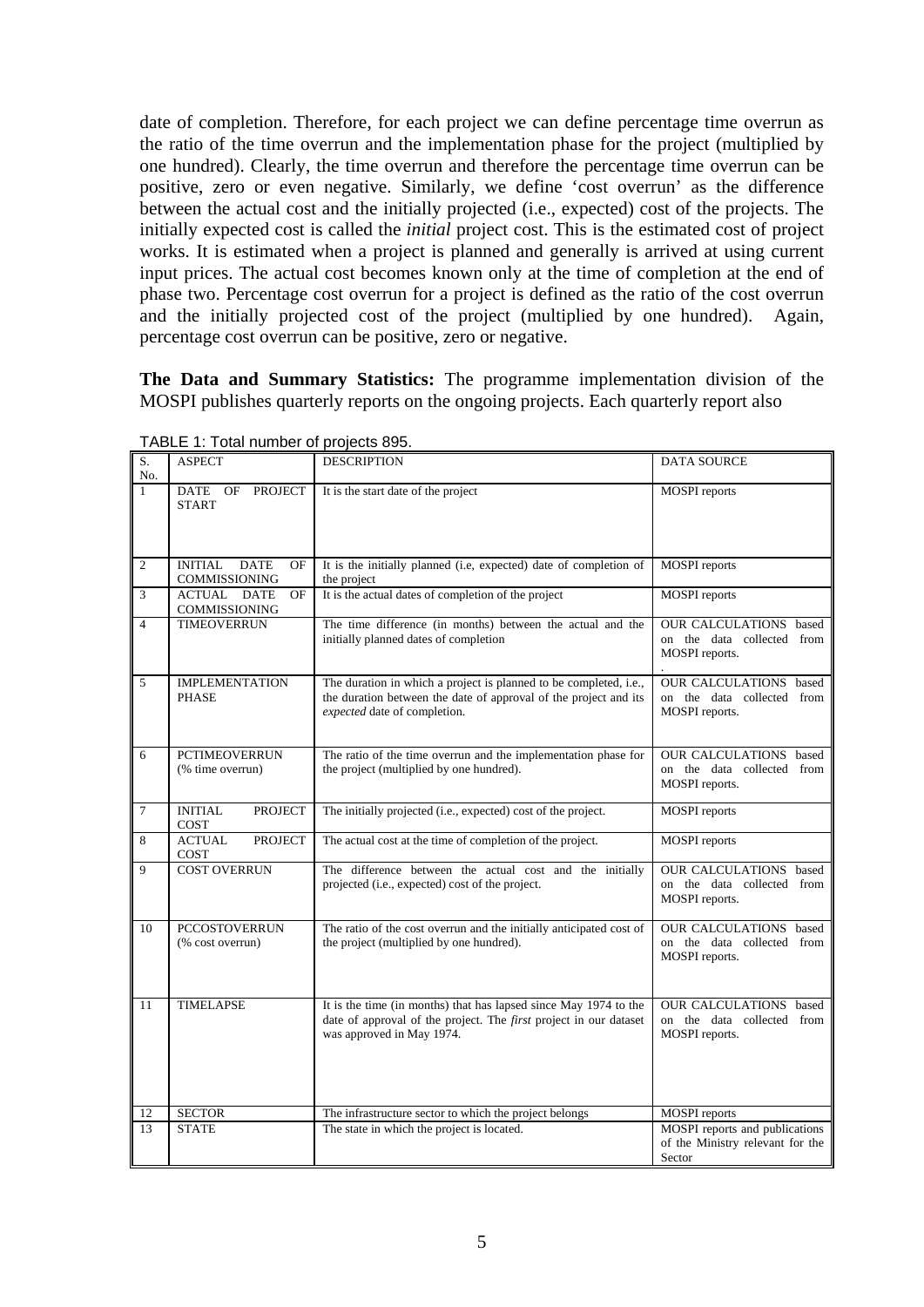provides some information about the projects that get completed in that quarter. According to these reports, during April 1992-March 2009, a total of 1035 projects belonging to seventeen infrastructure sectors have been completed. Most of these are publically funded and managed projects; only few road projects are PPPs. Each project is worth at least Rs 20 Crore.

|                                |                          |          | % Cost Overrun |                                                           |        | % Time Overrun |                                                           |                                                     |
|--------------------------------|--------------------------|----------|----------------|-----------------------------------------------------------|--------|----------------|-----------------------------------------------------------|-----------------------------------------------------|
| Sector                         | Number<br>Of<br>Projects | Mean     | Std.<br>Dev.   | $%$ of<br>projects<br>with<br>positive<br>Cost<br>overrun | Mean   | Std.<br>Dev.   | $%$ of<br>projects<br>with<br>positive<br>Time<br>overrun | Projects<br>with<br>cost but<br>not time<br>overrun |
| Atomic Energy                  | 12                       | 15.05    | 113.12         | 25.00                                                     | 301.02 | 570.48         | 91.67                                                     | 8.33                                                |
| <b>Civil Aviation</b>          | 47                       | $-2.27$  | 40.52          | 42.55                                                     | 68.52  | 58.15          | 91.49                                                     | 0.00                                                |
| Coal                           | 95                       | $-19.90$ | 73.85          | 22.11                                                     | 31.05  | 69.28          | 61.05                                                     | 3.16                                                |
| Fertilizers                    | 16                       | $-12.57$ | 28.92          | 25.00                                                     | 26.53  | 41.80          | 62.50                                                     | 12.50                                               |
| Finance                        | 1                        | 132.91   | $\mathbf 0$    | 100.00                                                    | 302.78 | $\Omega$       | 100.00                                                    | 0.00                                                |
| Health and<br>family Welfare   | $\overline{2}$           | 302.30   | 92.96          | 100.00                                                    | 268.04 | 208.63         | 100.00                                                    | 0.00                                                |
| 1 & B                          | $\overline{7}$           | 14.00    | 62.97          | 42.86                                                     | 206.98 | 140.57         | 100.00                                                    | 0.00                                                |
| <b>Mines</b>                   | 5                        | $-33.16$ | 20.65          | 0.00                                                      | 42.44  | 36.23          | 80.00                                                     | 0.00                                                |
| Petrochemicals                 | 3                        | $-12.22$ | 25.92          | 33.33                                                     | 74.43  | 3.05           | 100.00                                                    | 0.00                                                |
| Petroleum                      | 123                      | $-16.10$ | 28.96          | 20.33                                                     | 37.57  | 49.60          | 79.67                                                     | 2.44                                                |
| Power                          | 107                      | 51.94    | 272.50         | 46.73                                                     | 33.57  | 55.15          | 60.75                                                     | 5.61                                                |
| Railways                       | 122                      | 94.84    | 178.86         | 82.79                                                     | 118.08 | 141.71         | 98.36                                                     | 0.00                                                |
| Road Transport<br>and Highways | 157                      | 15.84    | 62.46          | 54.14                                                     | 50.21  | 56.86          | 85.35                                                     | 6.37                                                |
| Shipping and<br>Ports          | 61                       | $-1.35$  | 84.35          | 31.15                                                     | 118.64 | 276.79         | 95.08                                                     | 1.64                                                |
| Steel                          | 43                       | $-15.88$ | 47.78          | 18.60                                                     | 49.91  | 60.67          | 81.40                                                     | 4.65                                                |
| Telecommunica<br>tion          | 69                       | $-32.09$ | 57.59          | 15.94                                                     | 238.24 | 259.34         | 91.30                                                     | 0.00                                                |
| Urban<br>Development           | 24                       | 12.31    | 50.27          | 41.67                                                     | 66.44  | 44.58          | 100.00                                                    | 0.00                                                |
| Total                          | 894                      | 15.17    | 132.27         | 40.72                                                     | 79.25  | 153.51         | 82.33                                                     | 3.13                                                |

**TABLE 2 Summary Statistics:** Delays and cost overruns in infrastructure projects during April1992-March 2009.

Source: Calculations based on MOSPI data.

The quarterly reports are a rich source of information. But, unfortunately, no single report or any other official document provides all the information needed to determine the time and the cost overruns, and the implementation phase. The information on the other relevant aspects such as the location and the nature of project work is even harder to obtain. In order to collect the required information, each project had to be tracked at various stages, such as the project development, construction and completion stages. That meant that for each project we had to wade through several reports and other publications. Still, the required information could be obtained for only 894 projects; for the remaining 141 projects, information on one or the other aspect was missing. These missing projects were started in seventies and early eighties. Nonetheless, it is the largest dataset on completed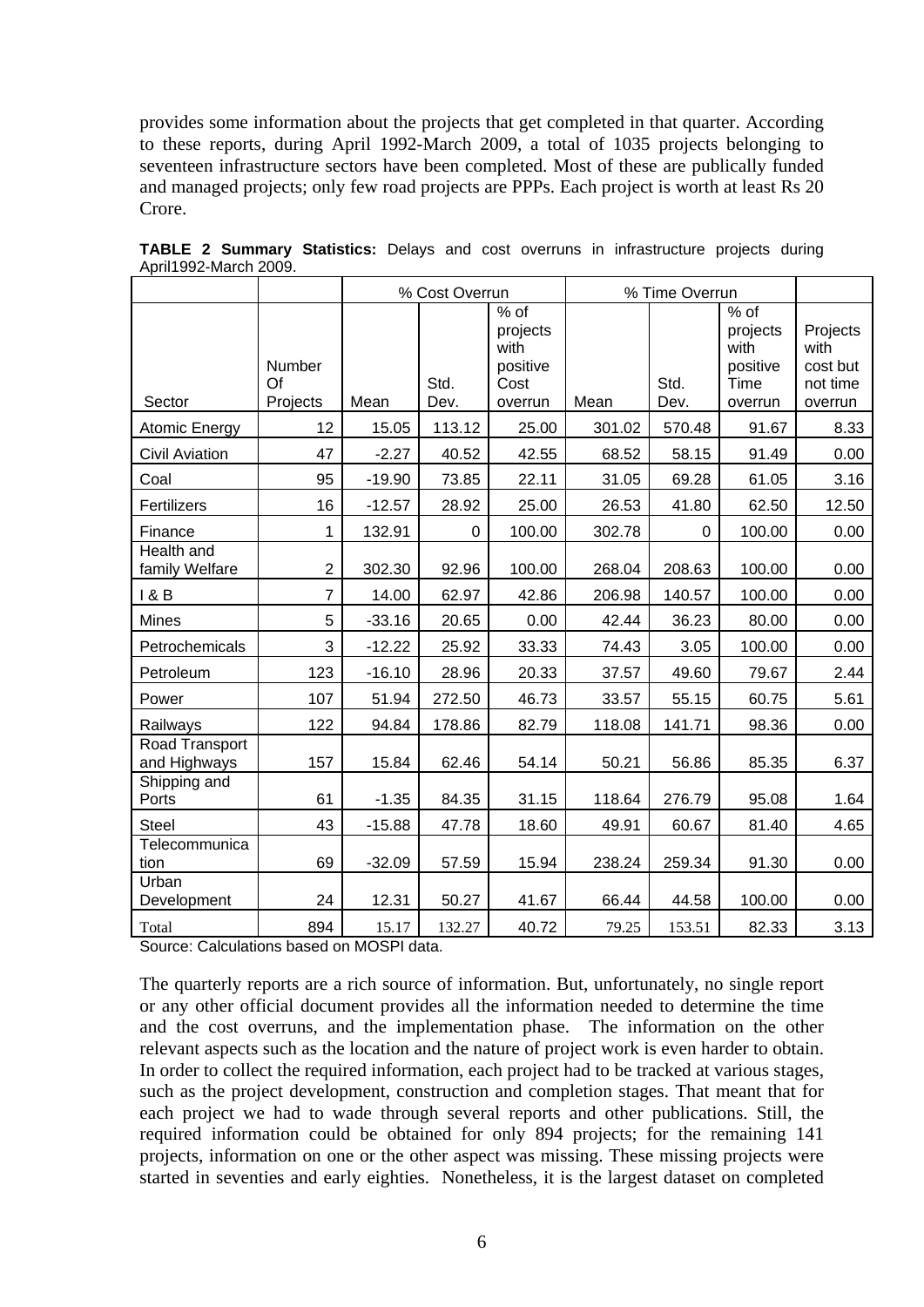projects for any study on the subject by far. For each of 894 projects, we have collected and compiled data on the aspects mentioned in Table 1. Sector-wise summary statistics are provided in Table 2.

As is evident from Table 2, there are wide-ranging variations across sectors in terms of average delays, cost overruns, and standard deviations. Within each sector also there are large variations with respect to the magnitude of time and cost overruns. Similar is the case with respect to the types of activities covered by projects. Again, projects are quite diverse across as well as within sectors. Yet, projects in road, railways and urban-development sectors are more homogeneous; most are construction projects. Majority of projects in civil aviation, shipping and ports, and power sectors also involve construction and the related activities. In contrast, in sectors like telecom and atomic energy, a large number of projects are for purchase and/or installation of equipments. There are some construction projects too. Similarly, project type in petroleum, petrochemicals and mining, etc., is very heterogeneous. For analytical convenience, projects have been clubbed in the following five somewhat homogeneous categories: First category is of road, railways and urbandevelopment projects; Second, civil aviation, shipping and ports, and power projects; Third, telecom and atomic energy; Fourth, petroleum and petrochemicals; Fifth, all other projects. The rational behind this categorization is provided in Section 4.



GRAPH 1: Patterns of percentage time overruns over the years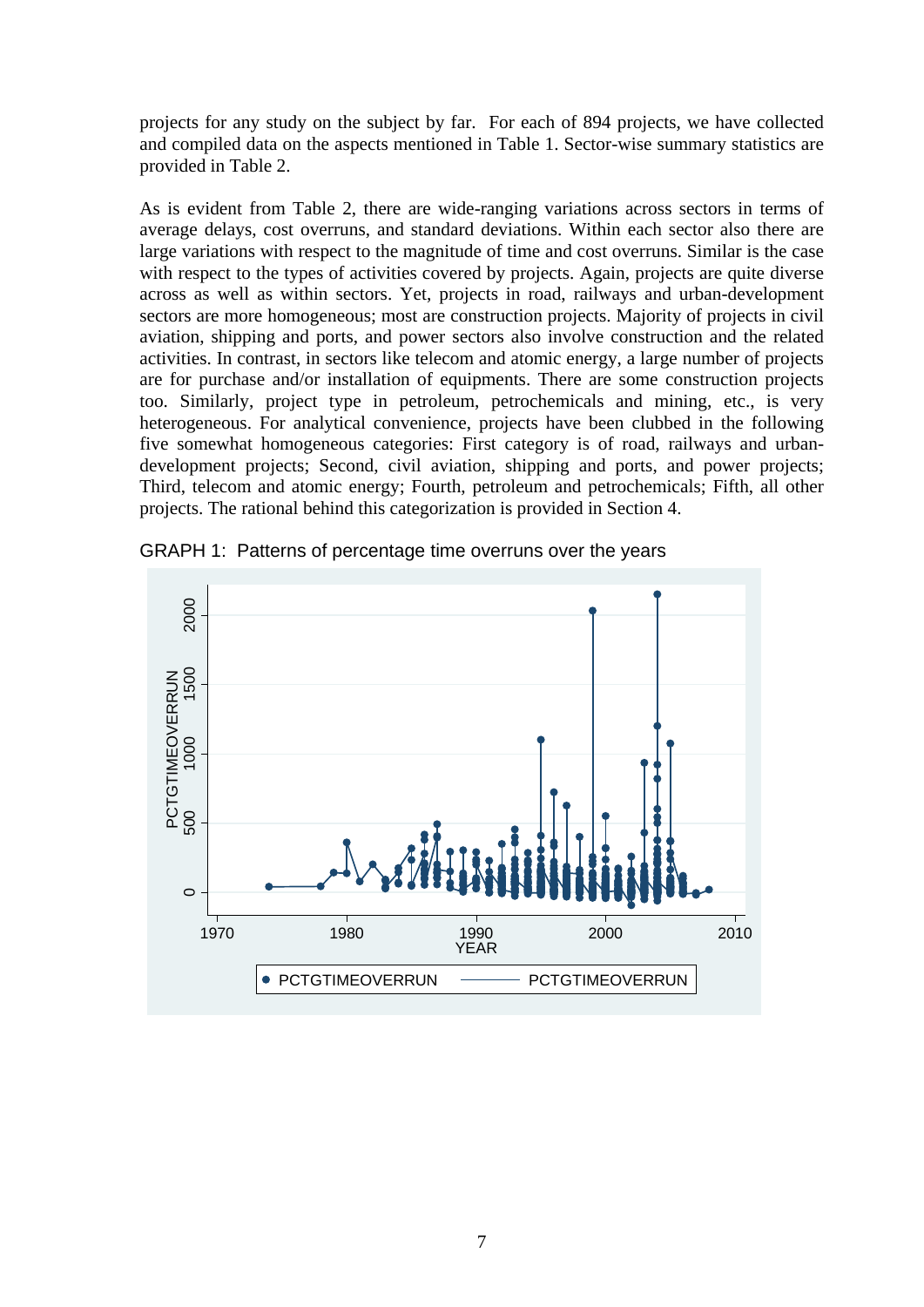GRAPH 2: Patterns of percentage cost overruns over the years



**Time Pattern of Delays and Cost Overruns:** To repeat, the project cost and the project time vary significantly from project to project, across sectors as well as within each sector. Therefore, for comparisons to be meaningful it is important to consider delays and cost overruns in percentage rather than in absolute terms. Using the above definitions, percentage time and cost overruns have been calculated for each project. Graph 1 depicts the trend of percentage time overruns. The percentage time overrun for a project is plotted against the year in which the project started. Similarly, Graph 2 shows the movements of percentage cost overruns over the years. Together these graphs show that since 1980s the official delivery system has improved somewhat. The magnitudes of cost overruns seem to have come down over the years. However, the decline in delays is less obvious. Moreover, cost overruns are still too frequent and unacceptably large. According to the latest MOSPI report, as on March 31, 2009, more than one-third of the ongoing projects are experiencing cost overruns. Collectively, cost overruns for these projects are huge at Rs 73791.51 crore; which is 54.75 percent of their original cost and 13.45 percent of the cost of all projects. From another perspective, the cost overruns in the ongoing projects are larger than the three consecutive fiscal packages announced during 2008-09! Similarly, delays are too frequent and at times intolerably long. Out of 925 ongoing projects, 445 have already experienced delays.

## **3. The Literature and the Indian Scenario**

The literature on delays and cost overruns is fairly large. In a series of interesting empirical studies covering twenty countries across the five continents, Flyvbjerg, Holm and Buhl (2002, 2003, and 2004) have shown that infrastructure projects often suffer from cost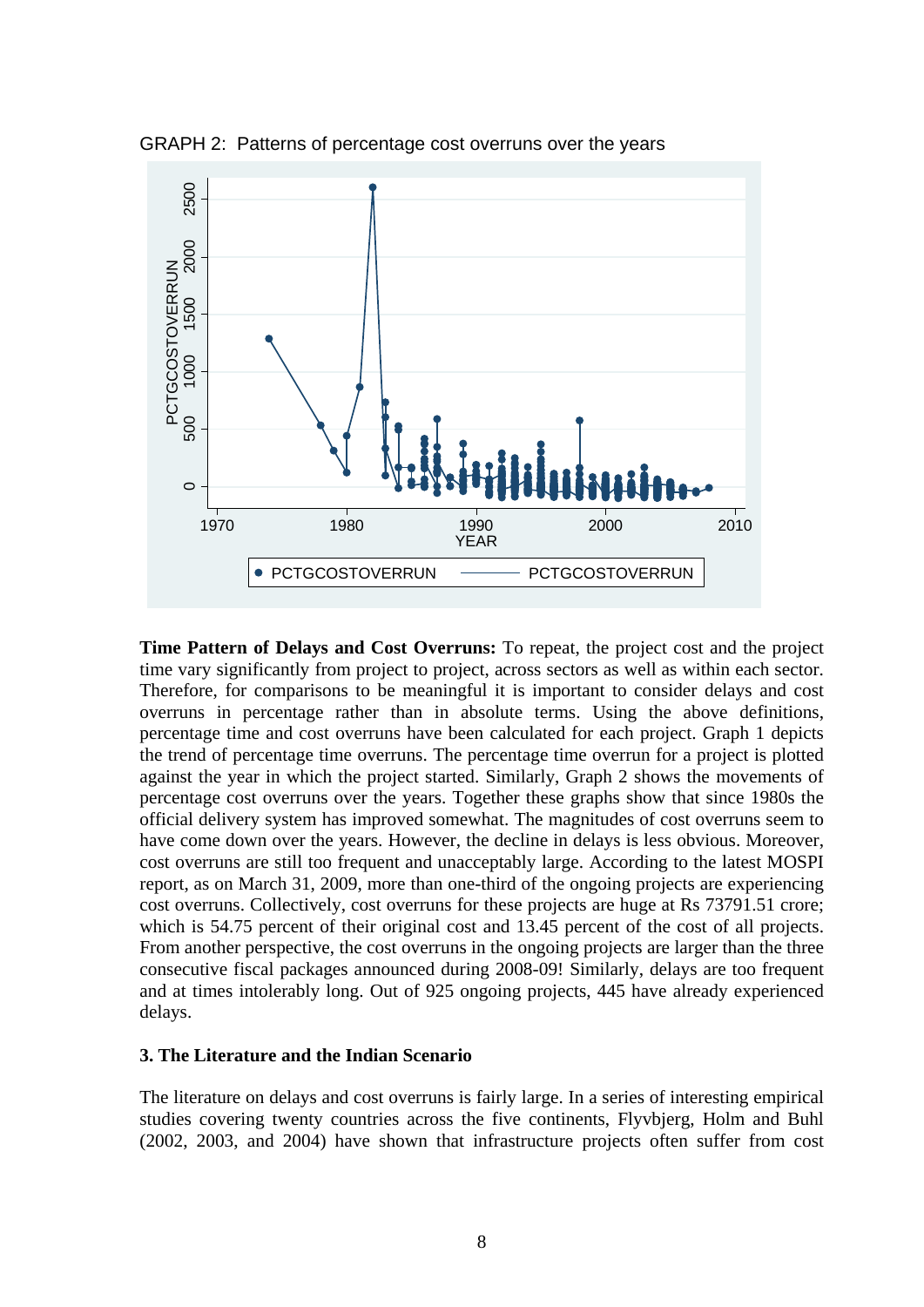overruns.<sup>[6](#page-9-0)</sup> Merewitz (1973), Kain (1990), Pickrell (1990), Skamris and Flyvbjerg (1997), among others, have also come out with similar findings. In addition, there are numerous case studies depicting the extent and gravity of delays and cost overruns.<sup>[7](#page-9-1)</sup> However, these empirical works do not explain why delays and cost overruns occur.

But, the theoretical literature on the subject offers several explanations. For example, Morris and Hough (1987), Arvan and Leite (1990), Gaspar and Leite (1989) and Ganuza (2007) attribute delays and cost overruns to imperfect information and technical constraints. According to these studies, due to imperfect estimation techniques and the lack of data, the estimated and the actual project costs turn out to be different. That is, delays and cost overruns are claimed to be a manifestation of 'honest' mistakes on the part of government officials. Another strand of the literature attributes cost escalations to political factors, i.e., to 'lying' by politicians. See, for example, Wachs, 1989; Kain, 1990; Pickrell, 1990; Morris, 1990; Flyvbjerg, Holm and Buhl, 2002; and Flyvbjerg, Holm and Buhl, 2004, among others. According to these works, politicians understate costs and exaggerate benefits in order to make projects saleable.

However, if time and cost overruns are only due to the imperfect estimation techniques, then one would expect the estimation errors to be 'small' compared to project cost, and unbiased with zero mean. Since, due to technological constraints, underestimation of cost should be as likely as overestimation. As a result, in each sector negative cost overruns should be as frequent as positive cost overruns. Moreover, as more and more projects get implemented, the officials should be able to learn from the past mistakes and avoid them in future. On top of it, the estimation technology also advances with the passage of time. That is, over the years, the institutional capacity of government departments to plan and develop projects improves, as policy-makers move up learning curve. Therefore, the frequency as well as the magnitude of delays and cost overruns should come down over the years.

As Graphs 1 and 2 show, over the years there has been some decline in the magnitudes of estimation errors only with respect to project cost. That is, some learning seems to have taken place over the years. To that extent, cost overruns in India seem to have been caused by the technological constraints. Nonetheless, for most sectors the errors for cost estimates are anything but unbiased with zero mean. Moreover, there is no indication of any significant decline in the frequency of delays. Table 2 shows that barring a few sectors average delays are nowhere close to zero. For most sectors, estimation errors for project time have remained biased with large positive mean. Similarly, errors in cost estimates are large and biased. Altogether, at least 82 percent of the projects under study have suffered from either delays or cost overruns. As we discussed earlier, the current situation is no better. Therefore, at least, in the case of India, the imperfect information and technological constraints cannot fully explain the observed delays and cost overruns. Similarly, the theory of 'lying' by politicians does not seem to hold the key. In principle, cost overruns do not necessarily imply time overruns; once a project has been approved by the people or their representatives, more funds can be commissioned to ensure timely completion. After all, politicians would want to take credit for faster completion of projects. Even otherwise,

-

<span id="page-9-0"></span> $6$  The authors have studied 258 mega infrastructure projects from 20 countries including developed as well as developing countries. They have shown that *ninety* percent of large transport projects suffer from cost overruns.

<span id="page-9-1"></span><sup>&</sup>lt;sup>7</sup> For example, Suez canal was constructed at costs three times of the estimated cost. The cost overrun for Panama Canal was in the range of 70-200 percent. Similarly, for the Concorde supersonic airplane project, the actual costs were 12 times the projected costs (Flyvbjerg *et al*, 2002 ). For more case studies see Pickrell, 1990; Skamris and Flyvbjerg, 1997; Kain, 1990; among others.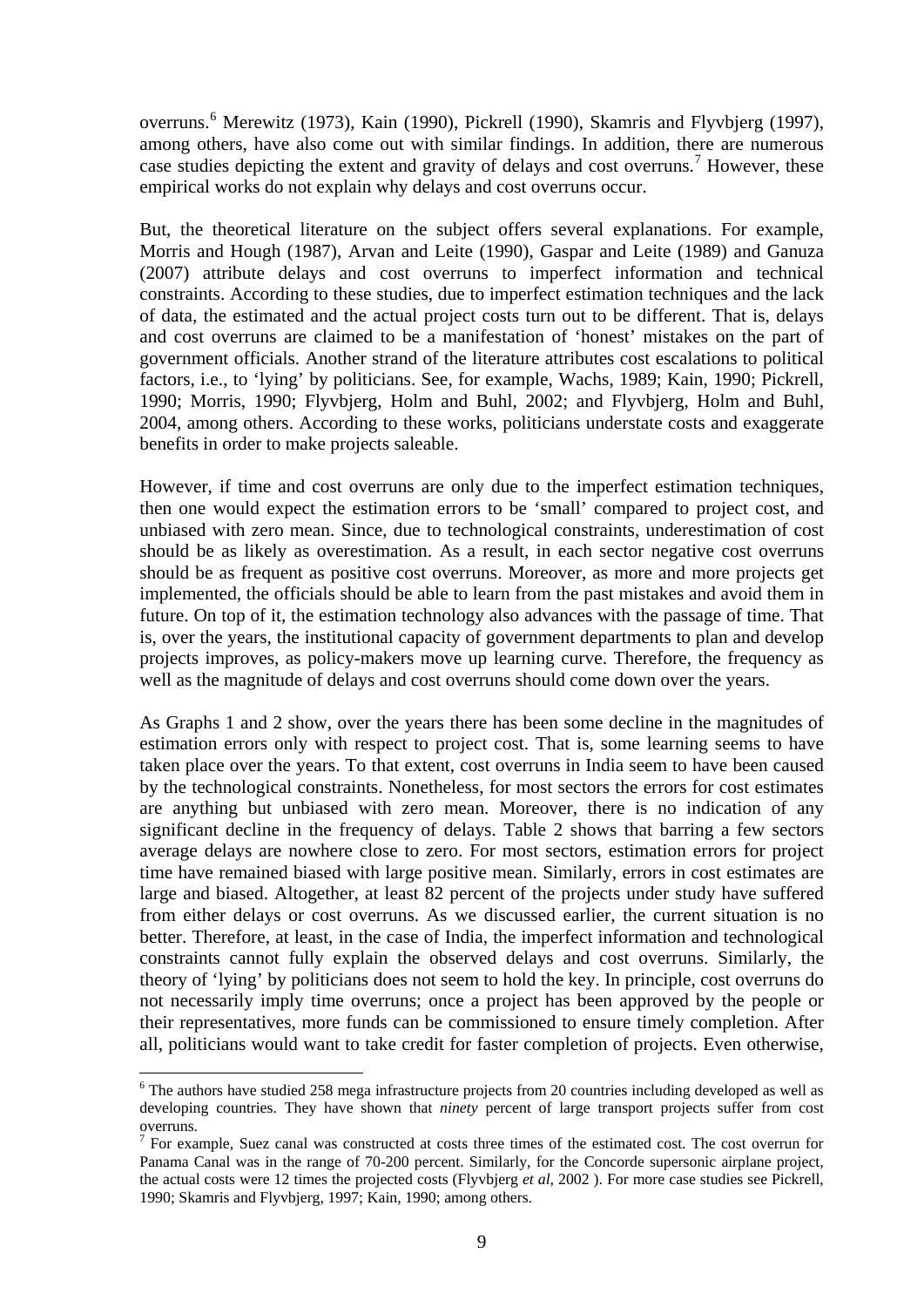in India projects are planned by bureaucrats who need not please people, and politicians are not known to effectively control bureaucracy. To sum up, the existing theoretical literature cannot explain the features of delays and cost overruns observed in India. Moreover, it has focused only on the development phase and has totally ignored the relevant factors arising in the implementation phase. See Figure 1. As the following section shows, even for the first phase the literature has ignored some crucial underlying causes.

In contrast, several India-focused studies have made limited but interesting contributions. Morris (1990 and 2003), Dalvi (1997), Thomas (2000), Sriraman (2003), Thomsen (2006), Jonston and Santillo (2007), and Raghuram, Bastian and Sundaram (2009), among others, are notable works. According to these studies, delays in land acquisition, shifting of utilities, environmental and inter-ministerial clearances, shortage of funds, litigations over land acquisition and contractual disputes are the major causes behind time and cost overruns in India. <sup>[8](#page-10-0)</sup> However, these studies too have some serious limitations. Very few of these are empirical works. Though there are some empirical works, but they have become somewhat dated by now. Moreover, rather than studying the completed projects, they have used data for the then ongoing projects (See, for example, Morris, 1990; and 2003). Therefore, these studies are based on the estimates, rather than the actual figures for the time and the cost overruns. For infrastructure projects, the estimated and the actual figures for delays and cost overruns are invariably different; in some cases considerably so. As our results will demonstrate, these studies have ignored several crucial underlying causes behind delays and cost overruns.

## **4. Delays and Cost Overruns in India:** *Possible Causes and Proxies*

As has been mentioned before, during the development phase, the project sponsoring department prepares the estimates of project works as well as of the time and the cost (funds) needed to complete project works. These estimates are approved by the appropriate authority in the department. In addition, a project generally requires approval from several other departments. [9](#page-10-1) In the beginning of the next, that is, the construction or the implementation phase a contract is signed between the sponsoring department and a contractor. [10](#page-10-2) Depending on the context, the contract can be for construction or for procurement of equipments or both. During this second phase, timely completion of the project often requires active cooperation from the sponsoring authority, the contractor(s) and several other departments. Therefore, whether a project can be delivered in time and on cost depends on how well the activities and efforts of the departments involved and the individuals concerned are coordinated. The activities and efforts of the parties involved are governed by two different modes of governance. The activities of the contractors are governed by market contracts signed between the sponsoring department and the contractor. As will be shown in the following, the nature of the contract and subsequently its enforcement have profound implications for delays and cost overruns. On the other hand, efforts of the officials involved in project planning and implementation are governed

-

<span id="page-10-0"></span><sup>&</sup>lt;sup>8</sup> Besides, there are several interesting studies with a focus on the operation-and-maintenance phase of infrastructure projects. For a comprehensive account of various challenges faced by urban-development projects see Kundu (2001 and 2003), also see Banerjee-Guha (2009). Goyal (2008) provides an enlightening discussion on the problems faced by railways and civil aviation sectors. These works show that privatization itself has not delivered the expected results in urban-development and civil aviation sectors. For a discussion on power sector see Nagaraj (2006).

<span id="page-10-1"></span><sup>&</sup>lt;sup>9</sup> For example, a typical civil aviation project needs clearances from the ministries of civil aviation, finance, environment and forest, and the Airport Authority of India.

<span id="page-10-2"></span> $10$  Generally, the contractor is selected through competitive bidding.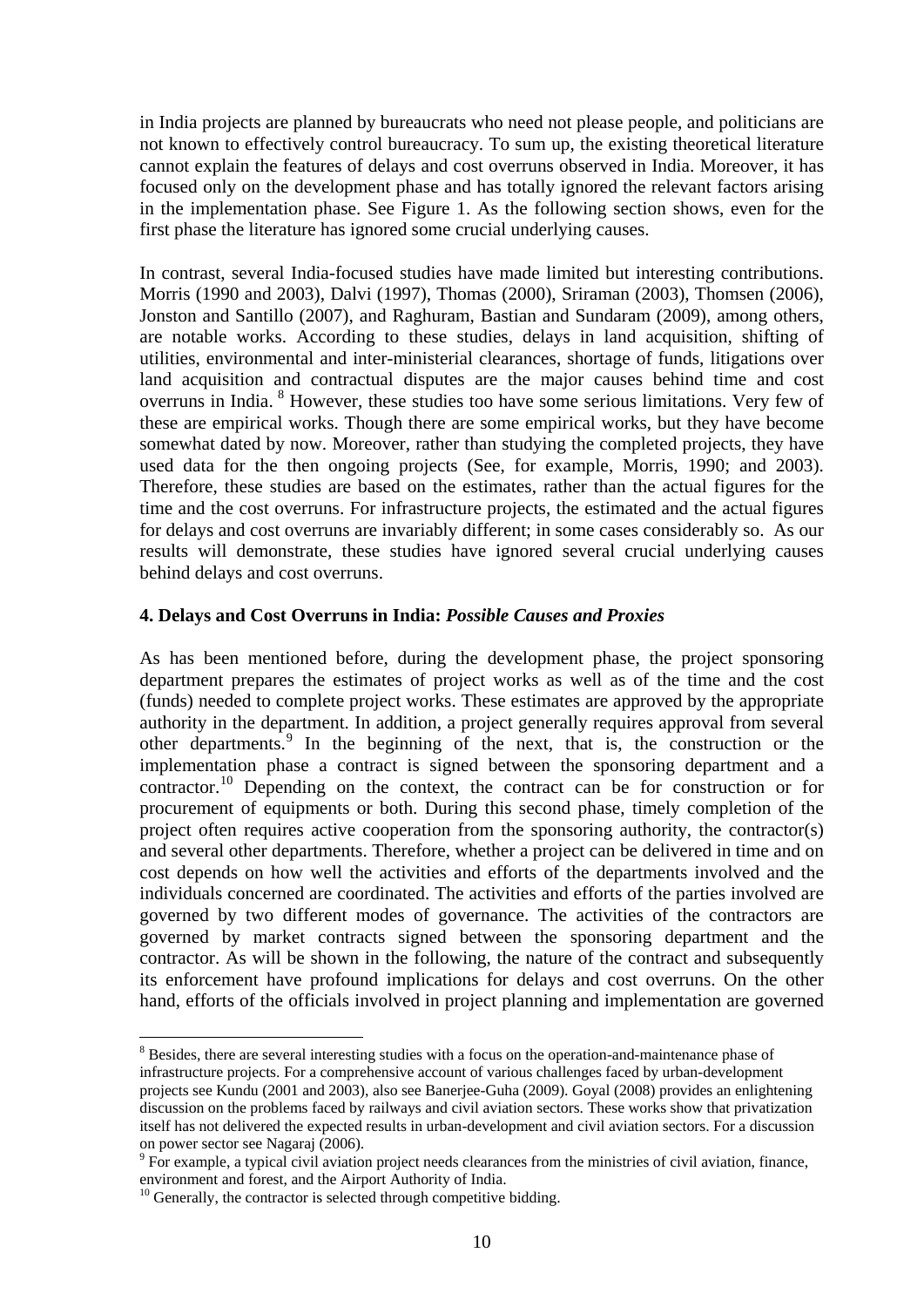by the organizational structure of the government departments. Government organizations are hierarchical in nature. Hierarchy based organizations are inherently weak in inducing the desired efforts from individuals concerned. The problem is acuter for government organizations. Therefore, both contractual and organizational modes of governance are subject to failures. In the following, I discuss what kind of contractual and organizational failures are major causes of delays and cost overruns in India. For the ease of exposition, it is helpful to divide the set of possible causes in the following subgroups.

*Technical and Natural Factors***:** The estimation of project time and cost for infrastructure projects is a characteristically complex exercise. Though the estimation techniques have become better and sophisticated in recent times, they are still imperfect. As work on a project starts, its future unfolds and the authorities along with the contractor become better informed about the specific technological and material requirements of the project works. For example, during construction phase of a road project, an unexpectedly poor quality of soil may necessitate changes in the engineering, the design and the quality of bitumen required, from what were initially planned. Such changes may require extra time as well as funds. In some cases the actual circumstances, in contrast, may turn out to be favourable and the parties may find that they had made excessive provisions of funds and time. Similarly, flood or any other event of *force majeure* may cause delay as well as destroy the project assets. Alternatively, the natural conditions may turn out to be rather conducive, saving construction time and costs. Therefore, due to imperfect estimation and natural factors the actual project time and cost will generally be different from their expected values.

However, one would expect the effects of the technical and natural factors to be random without any bias. Also, due to the above-discussed learning-by-doing among officials, both the delays and the cost overrun would be expected to come down over the years. Therefore, if the decline in the delays and cost overruns over the years turns out to be statistically significant, we can attribute some of the delays and cost overruns to the technical and natural constraints. To confirm whether this is the case, for each project we have calculated the *TIMELAPSE*. It is the time that has lapsed since May 1974 to the date of approval of the project. The *first* project in our dataset was approved in May 1974. *Ceteris paribus,* the longer is TIMELAPSE for a project the lower should be time and cost overruns. However, as they move up the learning curve, learning among officials and its efficacy in reducing delays and cost overruns will come down. By the same account, the effects of policy interventions are expected to decline over time. Therefore, starting from mid-seventies, percentage delays and cost overruns are expected to have come down over time, but at a 'decreasing rate'. Formally, the variable TIMELAPSE is expected to have a quadratic relation with time and cost overruns.

*The Contractual Failures***:** As discussed before, the construction phase of an infrastructure project starts with signing of a construction/procurement contract. In terms of Figure 1, the contract is signed between the authority (employer) and the contractor at date  $t=1$ . It specifies the works that are to be performed, or the good that is to be delivered by the contractor. The degree of precision in this initial contract has direct implications for cost overruns. Suppose the initial contract is *contingency-complete* in that it fully specifies all the works that are to be carried out in each possible contingency that may arise during the construction phase. Under such a contract, cost overruns can be avoided altogether. Since every contingency has been completely planned for, no additional (un-specified) work is ever required. Now, if the initial cost is determined for each contingency, there will be no cost overruns. Moreover, the contract price can be fixed or can be contingency specific. In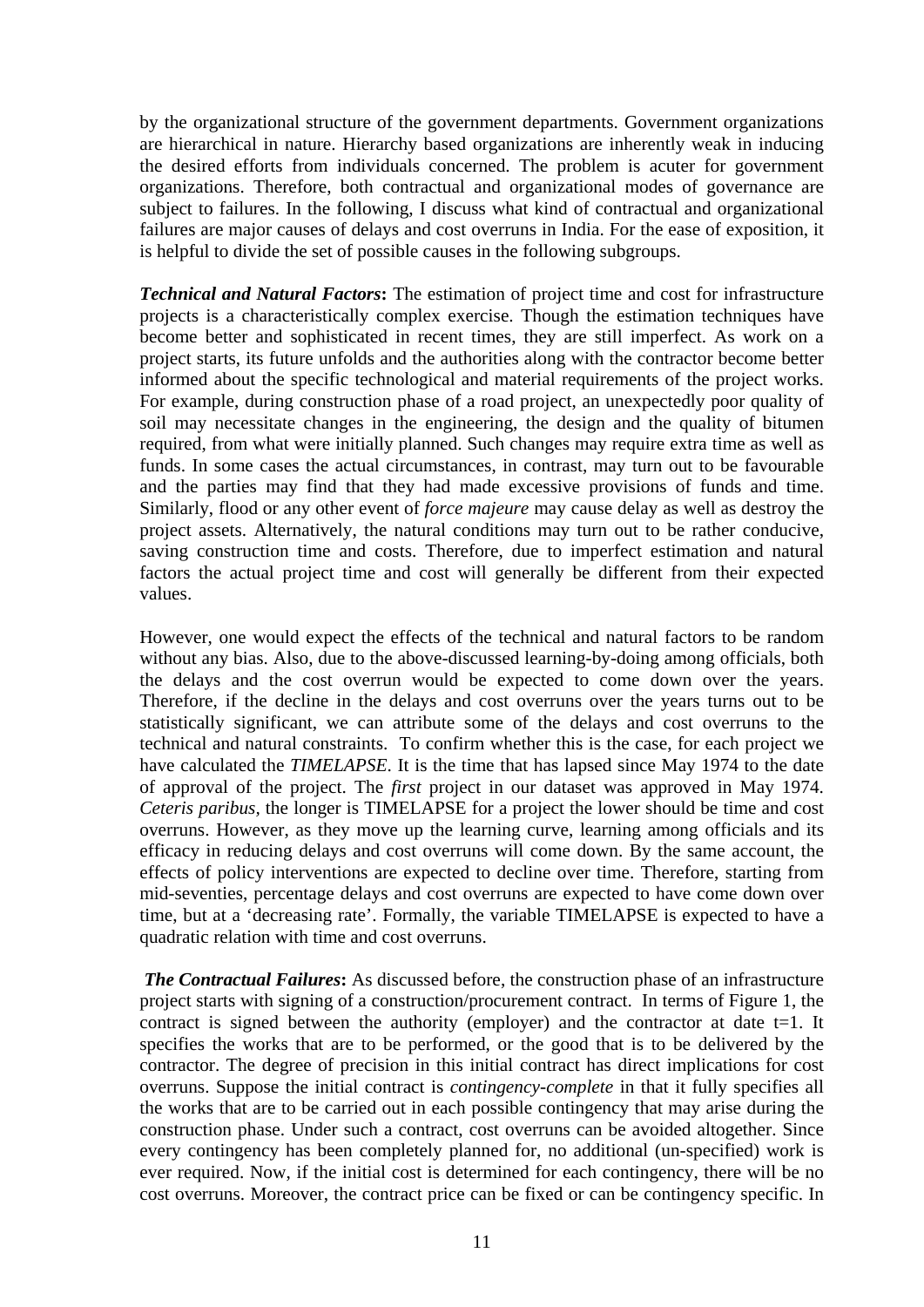either case, the parties' obligations have already been spelt out fully. No 'additional' payment is required to be made by the either party. In fact, delays on the part of contractor can also be avoided with the help of suitable penalty clauses. Therefore, in principle, *complete-contingent-contracts* can ensure that project is completed in time and within (contingency-specific) budget.

In reality, the initial contract cannot be complete. Parties cannot predict every possible scenario that may unfold during the construction phase. As a result, the initial contract cannot completely specify every relevant aspect of the project works; different states of nature during construction require different modifications in the project works. For example, on a railways project depending on the local conditions, it may become necessary to have more of manned-crossings or railway-over-bridges than were initially intended. The bounded rationality of the parties along with imperfect forecasting techniques makes it impossible to specify every contingency and the relevant tasks to the last details. As a result, the initial contract leaves out several project works. This is especially true of infrastructure projects, which are inherently complex and have long building phase. Formally speaking, the initial contracts for infrastructure projects are intrinsically 'incomplete'. Once the contractor starts the work at the project site and the future unfolds, the need for additional works arises invariably. Additional works require more funds and hence cause cost overruns. In some cases, extra time is also needed. So, some of the cost overruns are caused by what we have called the contractual incompleteness.

Construction projects are typically more complex and therefore more difficult to plan and execute than is the case with non-construction projects, say, those involving purchase of equipments. So, the degree of incompleteness of the initial contracts is expected to be higher for construction projects. As clarified in Section 2, most projects in Road, Railways and Urban-development sectors are construction projects. Majority of projects in Civil Aviation, Shipping and Ports, and Power sectors too involve construction and are complex even otherwise. Each project in these latter sectors is generally unique in terms of its requirements. So, learning from previous projects is limited. If our claim about the causal relation between the contractual incompleteness and the cost overruns is correct, the cost overruns experienced by projects in the above sectors should be significantly larger than by other sector projects. The next section shows that this indeed is the case.

The contractual incompleteness is expected to increase with the project size. Since, compared to smaller ones, bigger projects involve more works. Besides, big projects are generally more complex than the smaller ones. It is plausible to argue that the contractual incompleteness increases with the project size. Therefore, the resulting cost overruns are also expected to grow with the project size. The initially expected project cost (*INITIALCOST*) is a good measure of project size, its complexity, and hence of the contractual incompleteness.<sup>[11](#page-12-0)</sup> So, cost overruns are also expected to swell with the INITIALCOST, at least in absolute terms. But, what can we say about the percentage cost overruns across projects? For a given degree of contractual incompleteness, percentage cost overruns need not increase with the project size. [12](#page-12-1)

<span id="page-12-0"></span><sup>-</sup> $11$  Please note the initially expected project cost, rather than the actual cost, is a better indicator of the size and incompleteness of the contract. Due to cost overrun, the final cost can be large even for small projects. The same argument applies to the implementation phase.

<span id="page-12-1"></span> $12$  To take an example, suppose a project is worth Rs 100 crore. But, the initial contract misses out on say ten percent of relevant work. As a result, there are cost overruns of Rs 10 crore. Take another same-sector project that is worth Rs 200 crore. This bigger project may show higher cost overruns of Rs 20 crore. But, percentage cost overrun for both projects is the same; 10 percent. Of course, as complexity of a project increases, it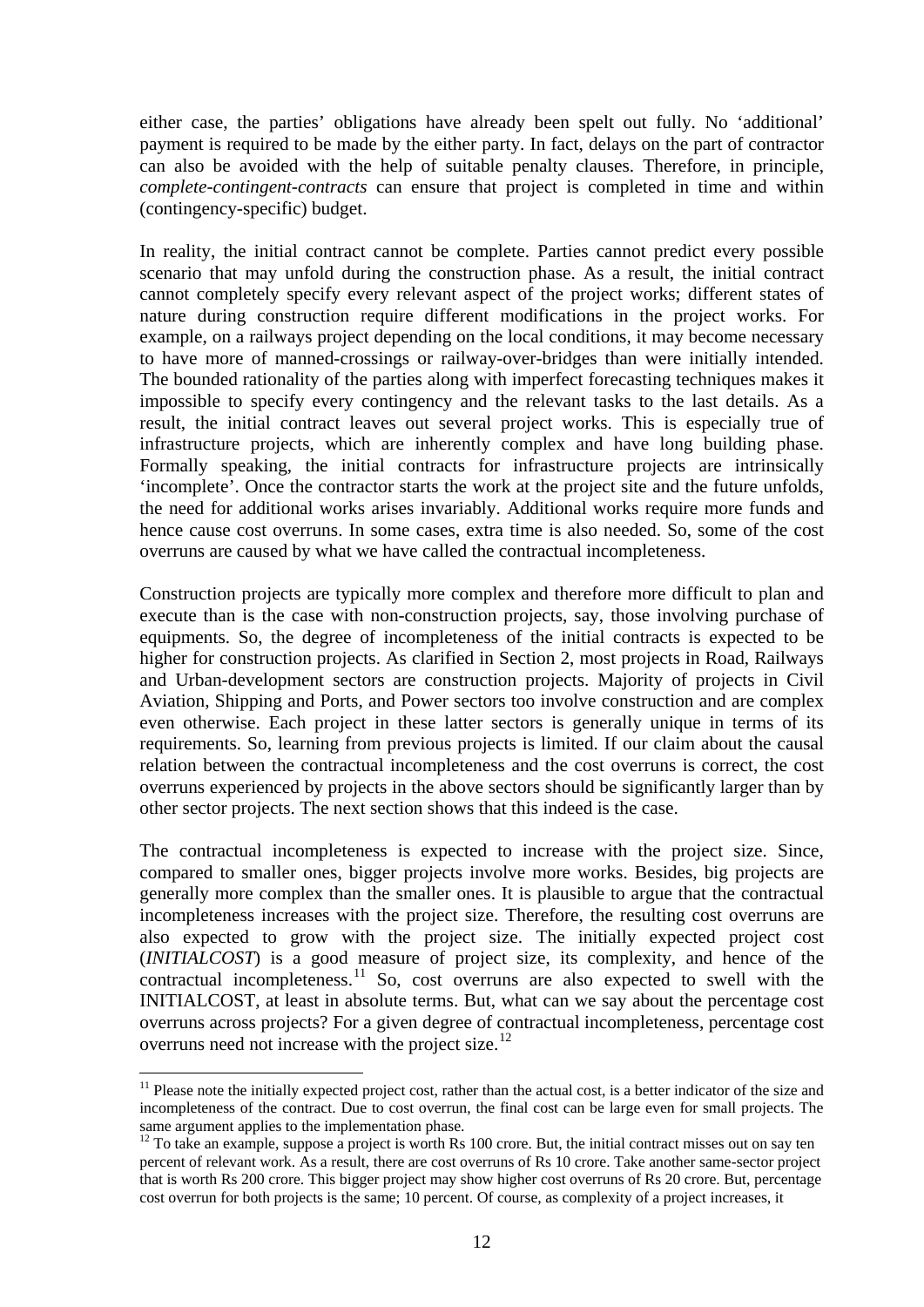However, if project planning is poor, cost overruns can increase with project size not only in absolute but also in percentage terms. To see why, first of all note that the initial contract can be made more or less incomplete by the parties involved. If project planning is bad and apathetic, estimates of project time and cost will be vague and so will be the initial contract. As a result, many un-contracted for works will become necessary later on, leading to high cost overruns. In contrast, a meticulous planning in terms of technical and material requirements of the project can enable the parties to stipulate most of work details in the initial contract itself. This, in turn, means less frequent and lower cost overruns. The problem, however, is that careful planning is a tedious work. Planning of big and complex projects requires all the more of painstaking and drawn out efforts. If there is no accountability, the officials will have no incentives to put in the desired efforts at the planning and contracting stages. Certainly, quality of efforts put in will not increase in sync with the project size and its complexity. Since, bigger projects entail not only more works but also more complex ones; the initial contracts for bigger projects will become more incomplete. This, in turn, means a larger proportion of additional, uncontracted for, works will have to be undertaken during the construction phase. To sum up, if project planning is sloppy, the greater is the project size and its complexity, the higher will be the proportion of project works that gets left out of the initial contract. So, if project planning is defective, the greater is the project size the larger will be the cost overruns.

Project planning processes in India are infamous for their ad-hoc and shoddy approach. Detailed project reports (DPRs) as well as feasibility reports are sloppy and vague, prepared only for the sake of formality.[13](#page-13-0) This problem is further exacerbated by the use of *unit-price EPC* contracts. Under these contracts neither the officials nor the contractors find it worth haggling over work details.<sup>[14](#page-13-1)</sup> On this count also, contractual incompleteness increases with project size.

If the above arguments regarding the deficient project planning in India are the consequent contractual are correct, *the percentage* cost overruns should increase with the project size. Therefore, we have another testable hypothesis: the greater is the initial costs, the larger is the percentage cost overrun, and *vice-versa.* The next section shows that this claim too is valid.

Yet another aspect of infrastructure projects suggests itself as a proxy for the size. It is the implementation phase or IMPLPHASE for short; the duration in which the project is initially planned to be completed. Intuitively, the implementation phase will increase with the project size. If so, the initial project cost and the implementation phase should be highly correlated. It is instructive to note that in our dataset these two variables are not correlated at all; correlation coefficient is just 0.067! There can be at least two reasons for this lack of correlation. May be it is yet another manifestation of poor project planning in India. But, it could well be due to the large heterogeneity in terms of the project types. Many projects in our dataset are for purchase/procurement of machines and equipments. For such projects, there is no reason for IMPLPHASE to increase in proportion to the project cost (i.e., with

becomes more difficult to provide every minute detail in the initial contract. For an accessible account of incomplete contracts see Hart (1995).

<span id="page-13-1"></span><span id="page-13-0"></span><sup>&</sup>lt;sup>13</sup> See Lok Sabha (2006) and LEA (2008). <sup>14</sup> Under unit-price EPC contracts, the contractor gets paid based on the quantities of inputs used. Therefore, he does not have to worry too much about details of material requirements.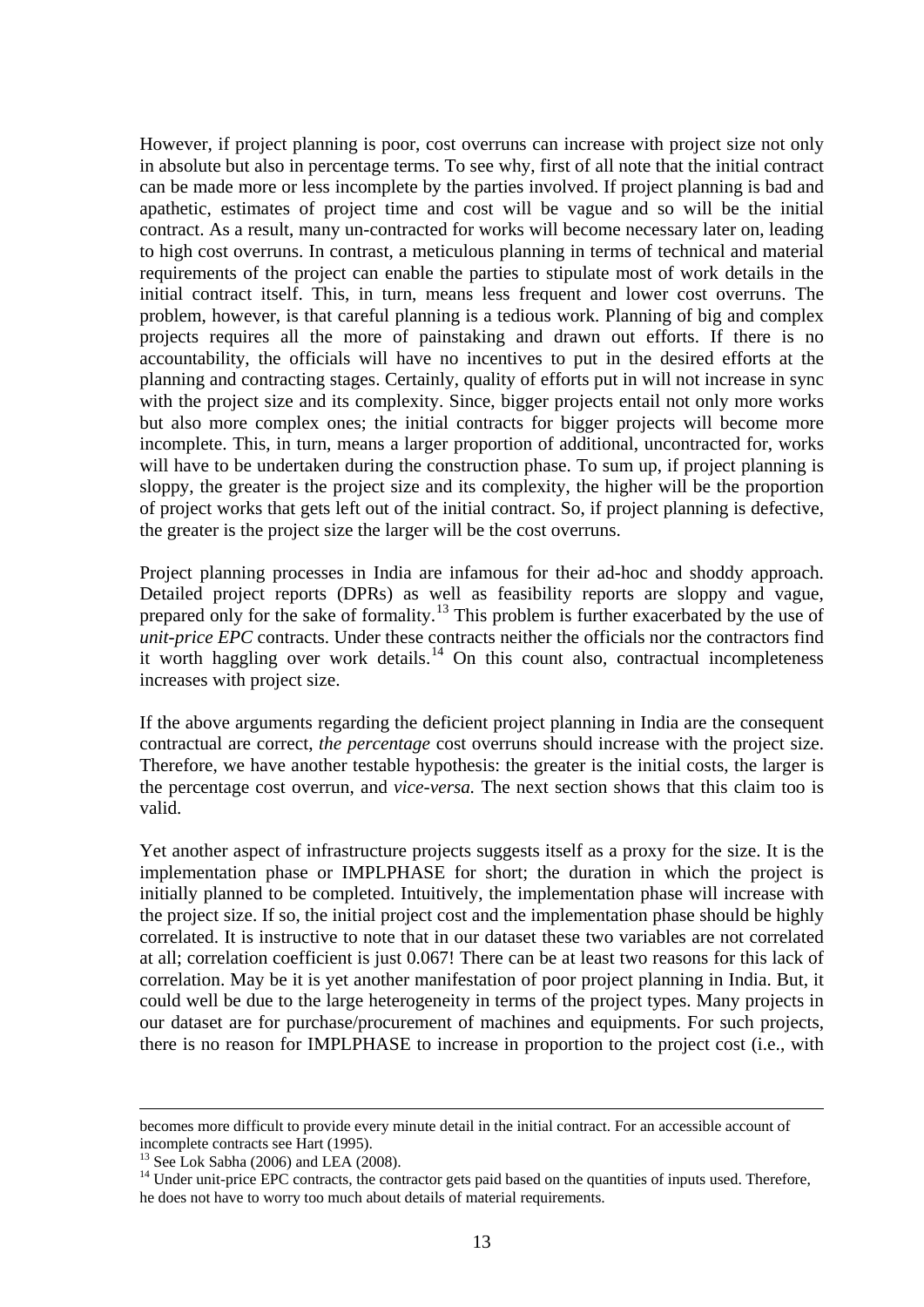the cost of the equipments). To that extent the IMPLPHASE perhaps is not a very good indicator of the (money) size of the project. So, the weak correlation is not surprising.

Plausibly any increase in complexity of the project as well as the number of construction works should entail an increase in the IMPLPHASE for the project. That is, the IMPLPHASE appears to be a very good indicator of the complexity and the quantum of project works. Therefore, it is a good proxy for the incompleteness of the initial contract. Also, note than the above arguments regarding the implications of poor project planning are more pertinent for complex, say, construction related projects than for simple procurement projects which involve purchase of standard machines and equipments. It is worth emphasising that the proxy INITIALCOST does not make this crucial distinction. Besides, uncertainties related to the appropriateness of initially planned works naturally increase with time. Therefore, due to poor planning an undue increase in IMPLPHASE can cause excessive cost overruns by necessitating many more changes during the construction phase. If the above arguments are correct, the *percentage* cost overruns should increase with the IMPLPHASE, on account of the contractual failures caused by the poor project planning. To sum up, between the INITIALCOST and the IMPLPHASE, the latter appears to be a better and direct indicator of contractual incompleteness as well as of the contractual failures. So, we have one more testable prediction: *ceteris paribus,* the longer is longer IMPLPHASE, the higher are the cost overruns, in absolute as well as percentage terms.

But, what is the nature of relationship between INITIALCOST and IMPLPHASE, on one hand, and delays, on the other hand? The above discussion suggests that an increase in IMPLPHASE may lead to longer delays. However, *ceteris paribus,* projects with longer IMPLPHASE have already got more time to complete project works than projects with shorter duration. On top of it, longer IMPLPHASE projects have greater flexibility for accommodating additional works. Therefore, they should show relatively small percentage of time overruns. For instance, between the two same-type and same-cost projects, the one with longer IMPLPHASE should show lower time overrun. Therefore, *ceteris paribus,* we expect the *percentage* time overrun to come down as implementation phase increases. Similarly, it seems plausible to expect the absolute time overrun to increase with initial cost, but, *ceteris paribus,* there is no reason to expect time overrun to increase in percentage terms.

*Organizational or Institutional Failures***:** As argued above, execution of infrastructure projects requires active cooperation of several departments within as well as among various ministries. Government departments are hierarchical organizations. A large body of literature shows that there is a conflict between the individual and the organizational objectives at every stage of hierarchy. As a result, hierarchical organizations are inherently weak in inducing the desired efforts from the people involved.<sup>[15](#page-14-0)</sup> This is especially true of government organizations. Therefore, infrastructure projects have to face the consequences of organizational failures within the sponsoring ministry itself. On top of it, these projects need joint efforts of several other organizations. In India, different departments are responsible for different project activities. For example, project implementation, shifting of power lines, water lines, sewer lines, cutting of trees, environmental clearances and other such activities are performed by different departments. Executions of these activities are highly dependent on joint and timely efforts of the departments involved. However, interdependence of efforts means that it is easy for departments to shirk and pass the blame

<span id="page-14-0"></span><sup>&</sup>lt;u>.</u> <sup>15</sup> Bolton and Dewatripont (2005).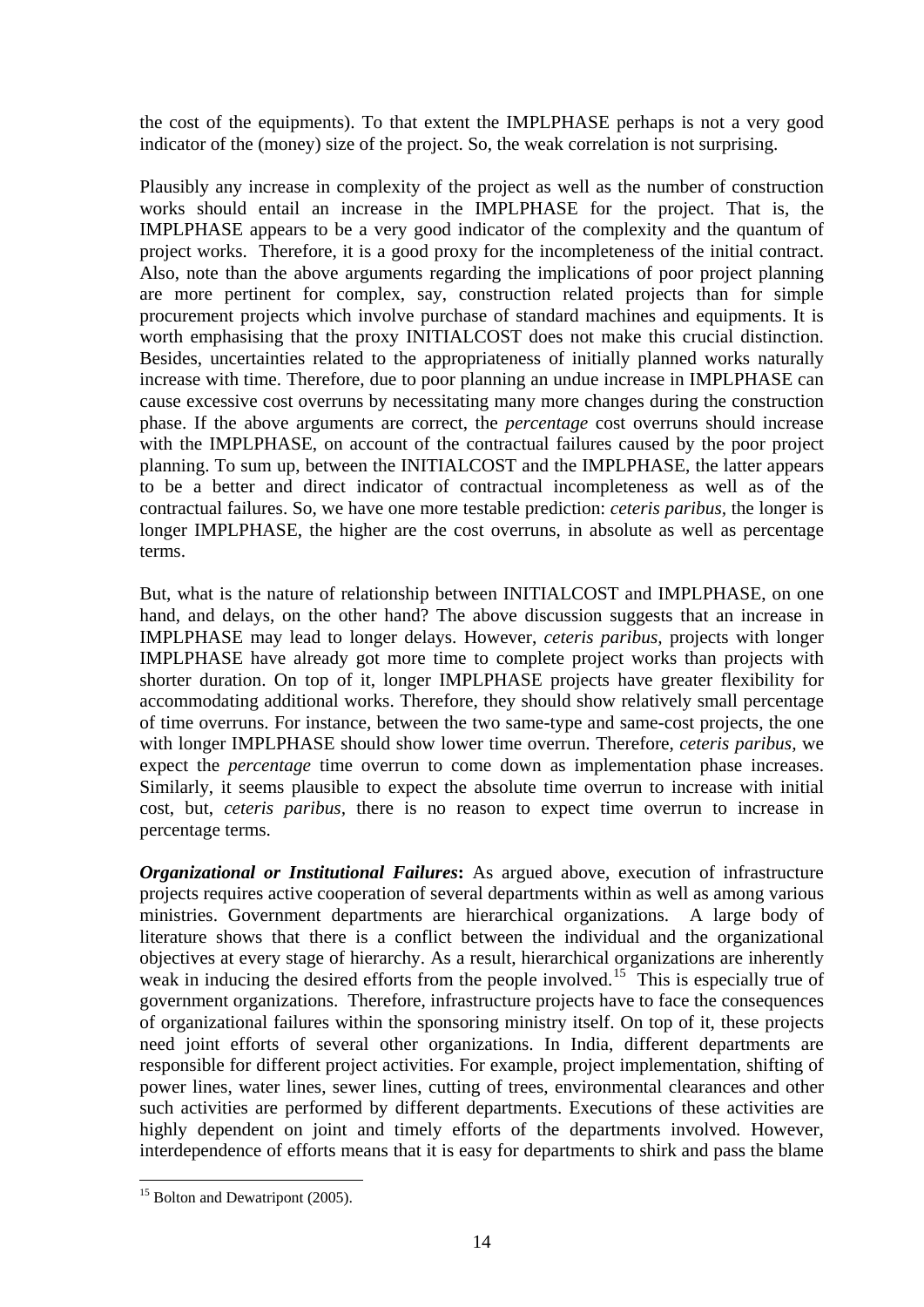on others. So, in addition to intra-organizational failures, infrastructure projects in India are vulnerable to inter-organization failures. Several reports, including the official ones, corroborate our claims.  $^{16}$  $^{16}$  $^{16}$  But, how can we measure the implications of these failures?

As mentioned earlier, most projects in road, railways and urban-development are construction projects. Projects in these sectors generally require environmental clearance from the central as well as the state agencies. Moreover, compared to those in the other sectors, these projects require much more active cooperation of several departments for land/property acquisition, shifting of power lines, water lines, sewer lines, approval of under or over-passes, etc. Laxity on the part of just one department or dereliction of duty by a few officials can hold-up the entire project. So, these projects are highly vulnerable to delays caused by all kinds of organizational failures. The same is the case with projects in civil aviation, shipping and ports, and power sectors, though to a lesser extent. Majority of projects these sectors too involve construction or setting of network points. In several cases, ecologically sensitive land has to be acquired. This means more regulations and increased vulnerability to inter-organizational failures.<sup>[17](#page-15-1)</sup>

However, if organizational failures mentioned here is a major underlying cause for delays, then compared to other sectors, projects in road, railways, urban-development, civil aviation, shipping and ports, and power sectors should exhibit longer time overruns. To test this hypothesis, we introduce dummy variables called *DRRU* for road, railways and urbandevelopment projects, and *DCSPP* for projects in civil aviation, shipping and ports, and power sectors. In view of our arguments dummy variables *DRRU* and *DCSPP* can serve as proxies of organization failures. As argued earlier, road, railways and urban-development sectors are more homogeneous and initial contracts for projects in these sectors are more incomplete than is the case with projects in civil aviation, shipping and ports, and power sectors. That is why separate dummies have been used.

In the following, I will show that delays regardless of their source are a major and statistically significant cause of cost overruns. This implies that the organizational failures also cause cost overruns through delays. They may have a direct effect too. Every department involved in project planning and implementation can suggest changes in project works, and hence can contribute to cost escalations.

Similarly, if a project spans across more than one state, it has to deal with the concerned departments in each state. Therefore, projects spanning across multiple states seem more susceptible to inter-organizational failures. To test this hypothesis, we introduce another dummy variable called *DSTATES*.

To sum up, if organizational failures are a significant cause of delays and cost overruns, then multistate, road, railways and urban-development, civil aviation, shipping and ports, and power sector projects should exhibit relatively long delays and high cost overruns.

One may be tempted to apply the above arguments regarding delays and cost overruns to some other sectors too; like telecom and atomic energy, petroleum and petrochemicals, mines, etc. Unfortunately, as discussed in Section 2, project types in these and other sectors are too heterogeneous to be amenable to valid statistical inferences. Moreover, several projects in these sectors involve purchase of machinery and equipments. Such projects

<span id="page-15-0"></span><sup>&</sup>lt;sup>16</sup> See Lok Sabha (2006), LEA (2008) and quarterly reports of MOSPI.

<span id="page-15-1"></span><sup>&</sup>lt;sup>17</sup> For a case study of Dhamra Port expansion project see Jonston and Santillo (2007).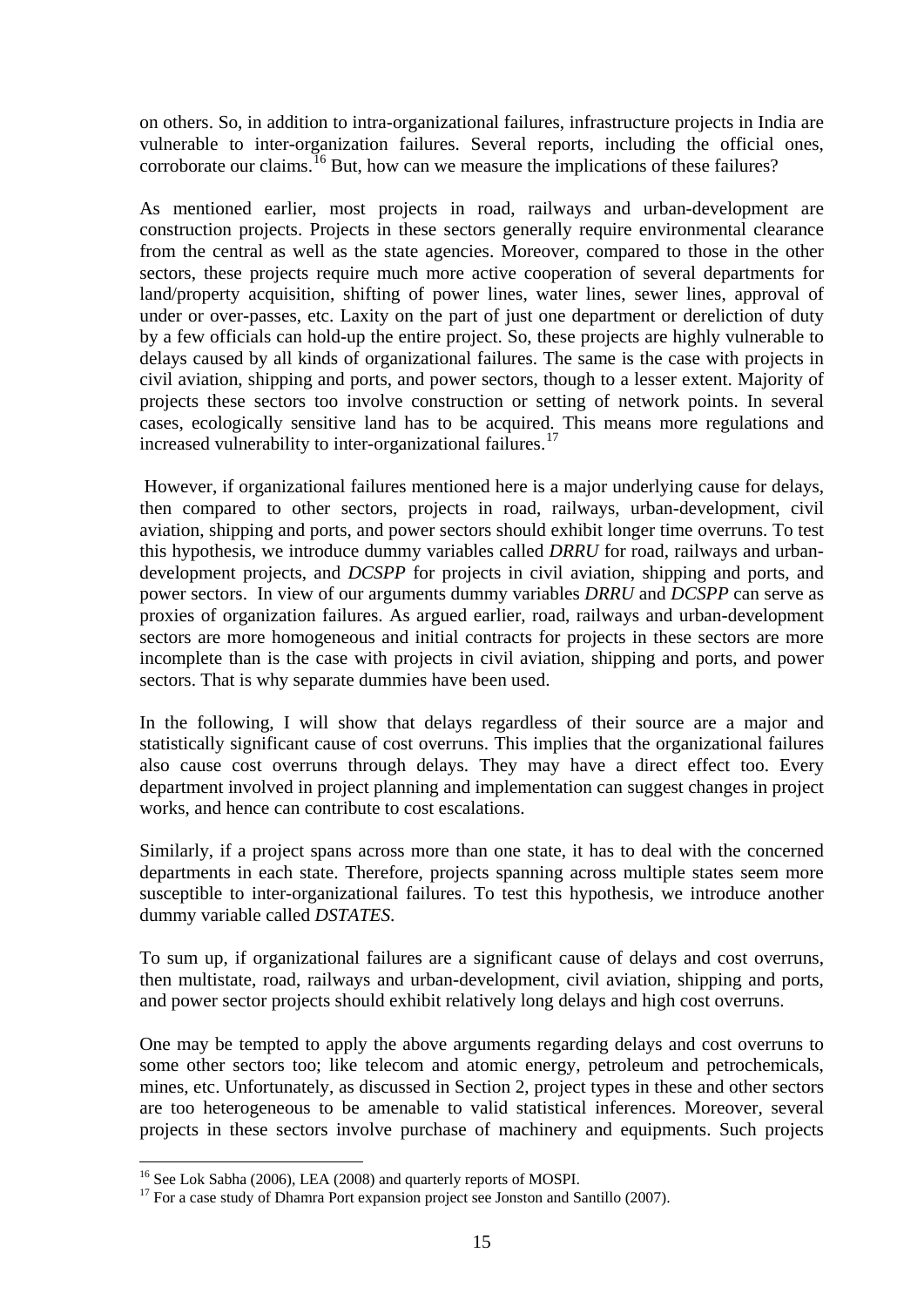don't have to suffer from the above organizational failures. Still, it will be interesting to study some of these sectors. So, we will use dummies DTA for telecom and atomic energy projects, and DPP for petroleum and petrochemical sector projects, respectively.

*Time Overruns:* Logically, any delay in implementation in itself should cause cost overrun for the project. This should happen simply on account of inflation itself. In most cases, initial cost estimates are arrived at using the current input prices. If there are delays, inputs will become more expensive and, in turn, will cause an increase in the project cost. Moreover, certain overhead costs have to be met as long as the project remains incomplete. Delays should increase these costs also. Also, a long delay may cause depreciation of project assets, necessitating expenses on repairs or replacements. This means that in addition to the above factors, time overrun on account of any other factor is also an underlying cause for cost overruns.

*Economic Factors*: Each project is located in some state(s). Several departments of the state government concerned play rather crucial role in project implementation. After all, activities like land-acquisition, shifting of utilities, etc., are performed by the state government concerned. Moreover, economic and geographical features of the state may affect the project time and costs. For example, if a state has better transport, power and telecommunication infrastructure in place, it will be easy to execute projects in the state. Generally, richer states are said to be in possession of superior infrastructure. In contrast, due to law and order as well as difficult terrain, project implementation is likely to be difficult in the North-Eastern states and Jammu and Kashmir. To check statistical validity of these conjectures, states have been clubbed in four categories. Five richest states, in terms of per-capita income, are grouped together.<sup>[18](#page-16-0)</sup> These are Haryana, Punjab, Delhi, Gujarat and Maharashtra. We have used dummy DMRICH for these states. In the next category, we have four southern states: Andhra Pradesh, Karnataka, Kerala and Tamil Nadu. These states have well above average per-capita GSDP and are considered to be better governed. For these the dummy used is DRICH. In the third category we have the North-Eastern states and Jammu and Kashmir with dummy DNE.

## **5. A Simultaneous Equation Model and its Results**

-

The arguments in the previous section show that several factors cause delays and at the same time cost overruns. Such scenario warrants use of a simultaneous-equation model in which the time and the cost overruns are endogenous variables, jointly dependent on the explanatory variables introduced in the previous section. But, the relationship between the time overrun and the cost overrun for a project needs to be discussed further. As argued in Section 4, any delay in implementation in itself will cause cost overrun for the project. This means that 'time overrun', among others, is an explanatory variable for 'cost overrun.' In contrast, cost overrun *per-se* does not imply time overrun. Suppose, there is an increase in project cost due to inflation. There is no reason why such a cost overrun *per-say* should lead to a delay in the implementation.<sup>[19](#page-16-1)</sup> Therefore, between the time overrun and the cost overrun, the causation seems to run from the former to the latter, not the other way round.

<span id="page-16-0"></span><sup>&</sup>lt;sup>18</sup> The ranking has been arrived at by taking average of constant price per-capita SGNP for three years from 2004-05 to 2006-07 we have used EPW for this purpose. Shetty (2003) has shown that during 1980s and 90s the ranking of states in terms of per-capita income did not change much.

<span id="page-16-1"></span><sup>&</sup>lt;sup>19</sup> Cost escalation can cause delays, one may argue, if there are not enough funds available for the project. However, examination of MOSPI reports by the author shows that in most cases the actual expenditures have been less than the project outlays. Therefore, delays cannot be attributed to the shortage of funds. Moreover, lack of funds seems to be serious issue only for railways projects. See quarterly MOSPI reports.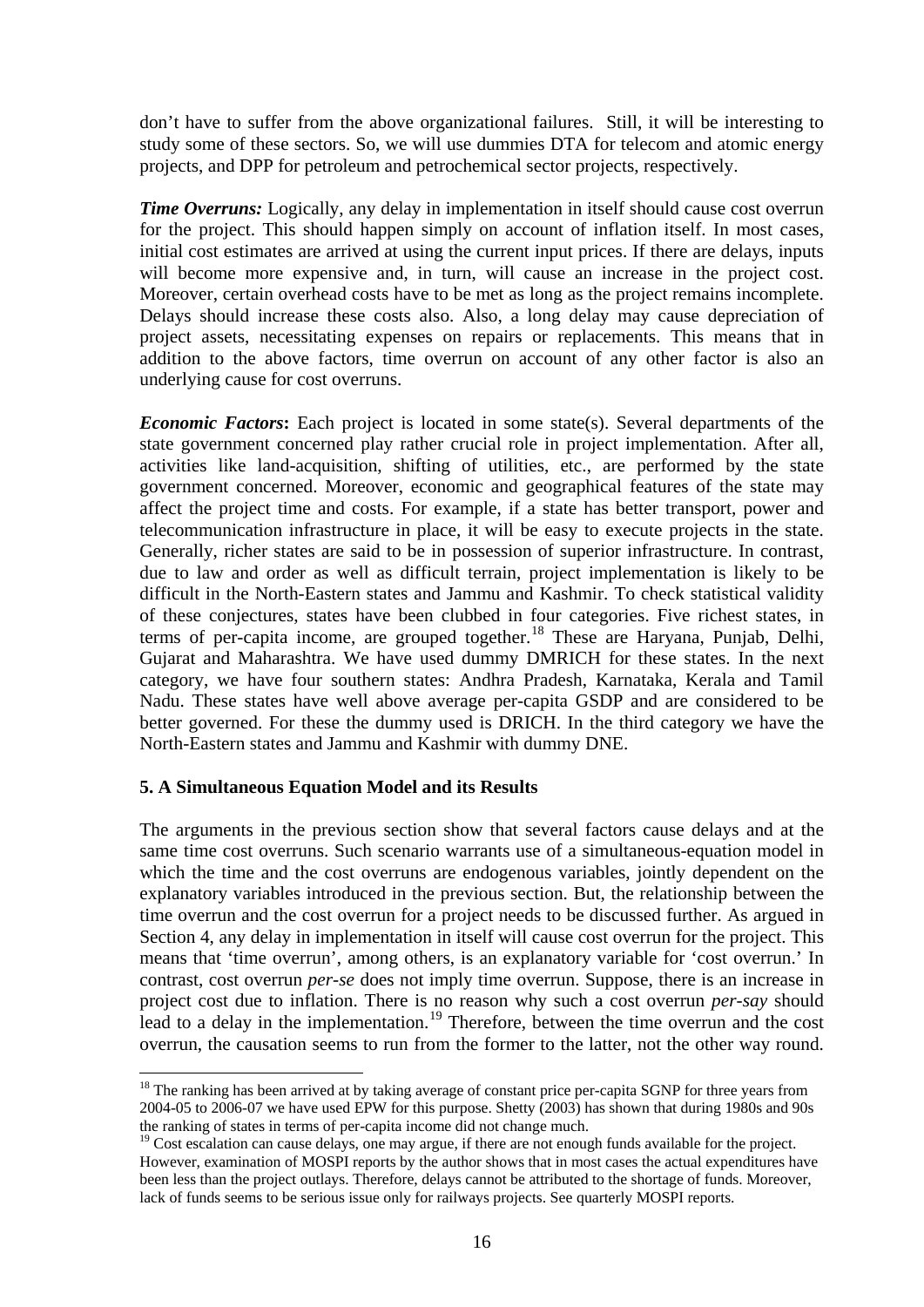Moreover, time overrun also manifests the underlying effect of several factors not considered above. For example, delays on the part of the contractor, etc. These factors also cause cost overrun through time overrun. So, for our purpose the relevant model is the following *simultaneous-equation model*.

$$
PCTIME OVERRUN_{t} = \alpha_{0} + \alpha_{1}TIMELAPSE_{t} + \alpha_{2} TIMELAPSE^{2}{}_{t} + \alpha_{3} INTIALCOST_{t}
$$
  
+  $\alpha_{4} IMPLPHASE_{t} + \alpha_{5} DRRU_{t} + \alpha_{6} DCSPP_{t} + \alpha_{7} DTA_{t} + \alpha_{8} DPP_{t}$   
+  $\alpha_{9} DSTATES_{t} + \alpha_{10} DMRICH_{t} + \alpha_{11} DRICH_{t} + \alpha_{12} DNE_{t} + \varepsilon_{1t}$ 

$$
(\mathbf{1})
$$

**(2)**

$$
\begin{aligned} PCCOSTOVERRUN_t &= \beta_0 + \beta_1 TIMELAPSE_t + \beta_2 TIMELAPSE^2_t + \beta_3 INTIALCOST_t \\ &+ \beta_4 IMPLPPHASE + \beta_5 DRRU_t + \beta_6 DCSPP_t + \beta_7 DTA_t + \beta_8 DPP_t + \beta_9 DSTATES_t \\ &+ \beta_{10} DMRICH_t + \beta_{11} DRICH_t + \beta_{12} DNE_t + \beta_{13} PCTIMETOVERRUN + \varepsilon_{2t} \end{aligned}
$$

Remember, the dependent variables are *percentage* cost overrun (PCCOSTOVERRUN) and *percentage* time overrun (PCTIMEOVERRUN). The explanatory variables along with their expected signs and the relevant causes have been discussed in Section 4. Data sources have already been provided in Section 2. The following Tables 3 and 4 provide the relevant statistics about the variables and the dummies used.

| Variables              | Mean       | Std. Dev. |
|------------------------|------------|-----------|
| <b>PCGECOSTOVRRN</b>   | $-3.65769$ | 45.97005  |
| <b>PCGETIMEOVRRN</b>   | 51.72642   | 60.49127  |
| <b>TIMELAPSE</b>       | 40.46667   | 50.65964  |
| TIMELAPSE <sup>2</sup> | 4200.459   | 4470.295  |
| INITIAL COST           | 219.7263   | 344.3501  |
| <b>IMPLPHASE</b>       | 42.20408   | 20.67688  |

-

Table 3: Summary Statistics for variables. Table 4:

| Dummy          | Number of |
|----------------|-----------|
|                | projects  |
| DRRU           | 261       |
| <b>DCSPP</b>   | 181       |
| DTA            | 31        |
| <b>DPP</b>     | 104       |
| <b>DSTATES</b> | 62        |
| <b>DMRICH</b>  | 191       |
| <b>DRICH</b>   | 195       |
| <b>DNE</b>     | 24        |
| Total          | 894       |

The two error terms in equations (1) and (2) were tested for any correlation between the two. The null hypothesis that the two errors are correlated was strongly rejected, i.e.,  $cov(\varepsilon_1, \varepsilon_2) = 0$ . This means the model specified in (1) and (2) is actually a *fully recursive simultaneous-equation model*. Therefore, we can apply OLS estimation technique to each equation individually to get consistent estimates (see Green, 2008; Ch 13).

The dataset has been treated for outliers and influential observations which resulted into dropping of 159 observations.<sup>[20](#page-17-0)</sup> For the remaining 735 projects also the two error terms were found uncorrelated with each other. The regression results for these projects are presented in Tables 5. A close look at the dropped 159 outliers shows that some of these projects have very long positive time overruns and simultaneously huge but negative cost overrun. For instance, there are 40 odd projects with time overrun of 20 percent or more

<span id="page-17-0"></span><sup>&</sup>lt;sup>20</sup> In order to identify outliers, Studentized residuals were predicted and observations having absolute value greater than 2 were dropped. To identify influential points STATA's in built command for calculating leverage of each observation, DFITS, DFBETA,WELSCH DISTANCE and COVRATIO were used. ( See Belsley, *et al*, 1980)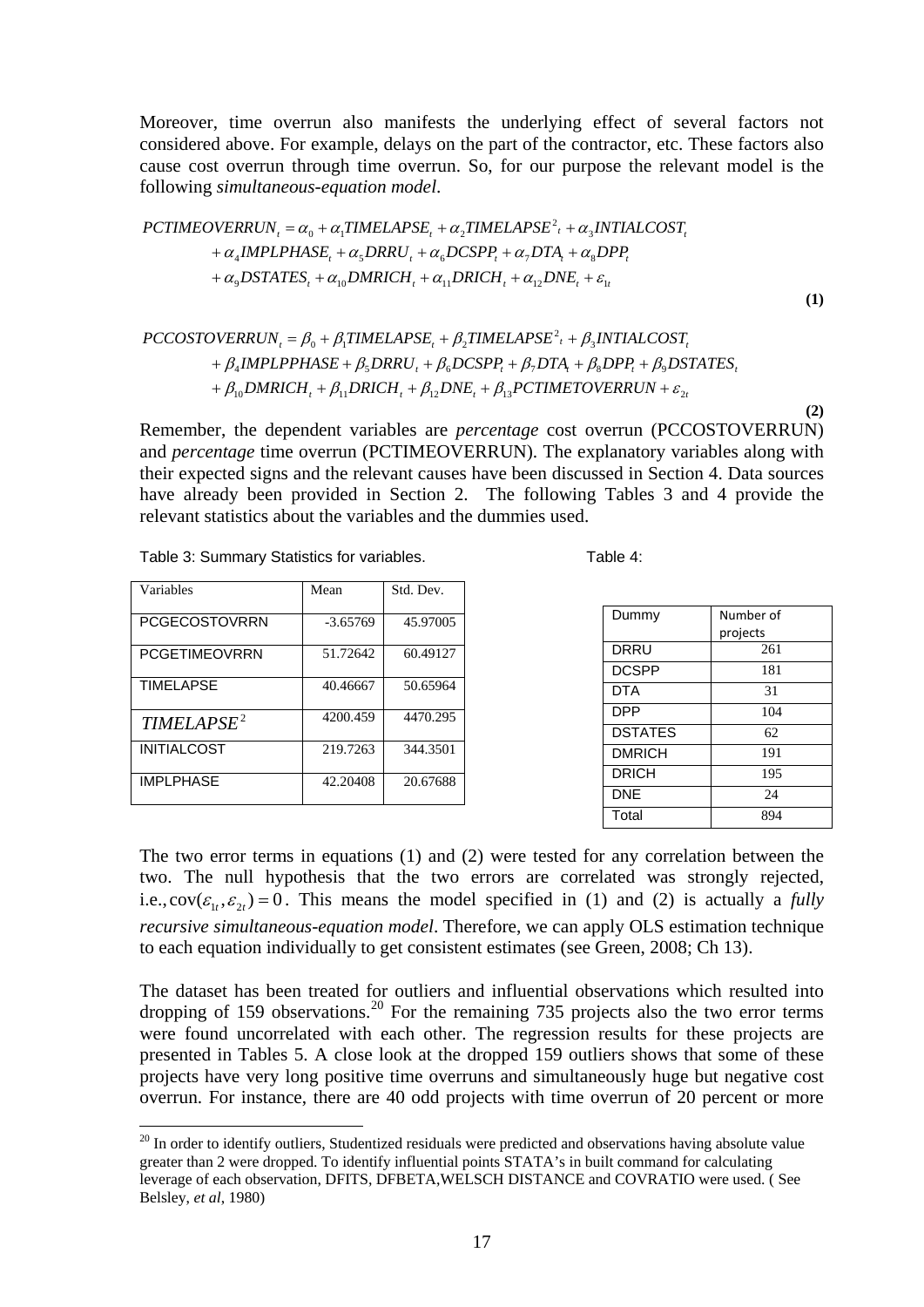and *negative* cost overruns of at least 70 percent. This means that if, for example, the initially estimated cost was Rs 100 crore, the actual cost turned out to be less than Rs 30 crore, even though the project has suffered from delays! No convincing explanation can be provided to rationalize saving at this scale, that too by government officials. Similarly, there are many projects with large negative time overrun and simultaneously with *huge and positive* cost overrun. Indeed, for many projects in the dataset the time and the cost overruns figures appear to be rather incredible. I can think of only two possible explanations for these implausible observations. Most probably these are instances of reporting/typing errors. Alternatively, it could be that during the implementation phase the changes made in the scope of project were so large that the final project and the initial one are incomparable.<sup>[21](#page-18-0)</sup> In either case, such projects are potentially hazardous.

|                        | <b>PCGETIMEOVRRN</b> |         | <b>PCGECOSTOVRRN</b> | p-    |
|------------------------|----------------------|---------|----------------------|-------|
| Variables              | (%Time Overrun)      | p-value | (%Cost Overrun)      | value |
| <b>PCGETIMEOVRRN</b>   |                      |         | 0.1804               | 0.000 |
|                        |                      |         | [0.0309]             |       |
| <b>TIMELAPSE</b>       | $-0.7649$            | 0.000   | $-0.3615$            | 0.000 |
|                        | [0.0638]             |         | [0.0604]             |       |
| TIMELAPSE <sup>2</sup> | 0.0031               | 0.000   | 0.0032               | 0.000 |
|                        | [0.0006]             |         | [0.0005]             |       |
| <b>INITIALCOST</b>     | $-0.0077$            | 0.124   | 0.0053               | 0.096 |
|                        | [0.0050]             |         | [0.0032]             |       |
| <b>IMPLPHASE</b>       | $-1.3328$            | 0.000   | 0.4635               | 0.000 |
|                        | [0.1717]             |         | [0.1237]             |       |
| <b>DRRU</b>            | 40.8908              | 0.000   | 42.2939              | 0.000 |
|                        | [5.3214]             |         | [4.4655]             |       |
| <b>DCSPP</b>           | 18.9439              | 0.000   | 24.3207              | 0.000 |
|                        | [5.2645]             |         | [3.9731]             |       |
| <b>DTA</b>             | 108.8696             | 0.000   | $-10.3845$           | 0.136 |
|                        | [17.8039]            |         | [6.9493]             |       |
| <b>DPP</b>             | $-8.2850$            | 0.184   | 16.0656              | 0.000 |
|                        | [6.2304]             |         | [4.0655]             |       |
|                        | $-11.9754$           | 0.026   | 3.8990               | 0.385 |
| <b>DSTATES</b>         | [5.3651]             |         | [4.4822]             |       |
| <b>DMRICH</b>          | $-3.6562$            | 0.441   | $-1.3504$            | 0.706 |
|                        | [4.7470]             |         | [3.5835]             |       |
|                        | $-5.8881$            | 0.157   | $-5.9202$            | 0.073 |
| <b>DRICH</b>           | [4.1581]             |         | [3.2931]             |       |
|                        | $-5.0787$            | 0.564   | 3.1613               | 0.676 |
| <b>DNE</b>             | [8.7995]             |         | [7.5694]             |       |
|                        | 108.4437             | 0.000   | $-53.7083$           | 0.000 |
| <b>CONSTANT</b>        | [10.1106]            |         | [6.5581]             |       |
| Observations           | 735                  |         | 735                  |       |
| R-squared              | 0.3710               | 0.000   | 0.3928               | 0.000 |

| <b>TABLE 5: Regression Results*.</b> |  |
|--------------------------------------|--|
|                                      |  |

<u>.</u>

\* White's heteroscedastic consistent estimates. Robust standard errors in parentheses.

Guided by this concern and to check robustness of our claims and results, regressions were run for various somewhat 'cleaner' subsets of the entire dataset. Table A1 in the Appendix provides the BLUE estimates for the subset reached at by dropping all the projects with

<span id="page-18-0"></span> $21$  For example, initially a 200 km road was to be built but finally it was decided to bring down the length to just 40 km. Clearly, a road project of 200 km is not comparable to the one covering just 40 Km.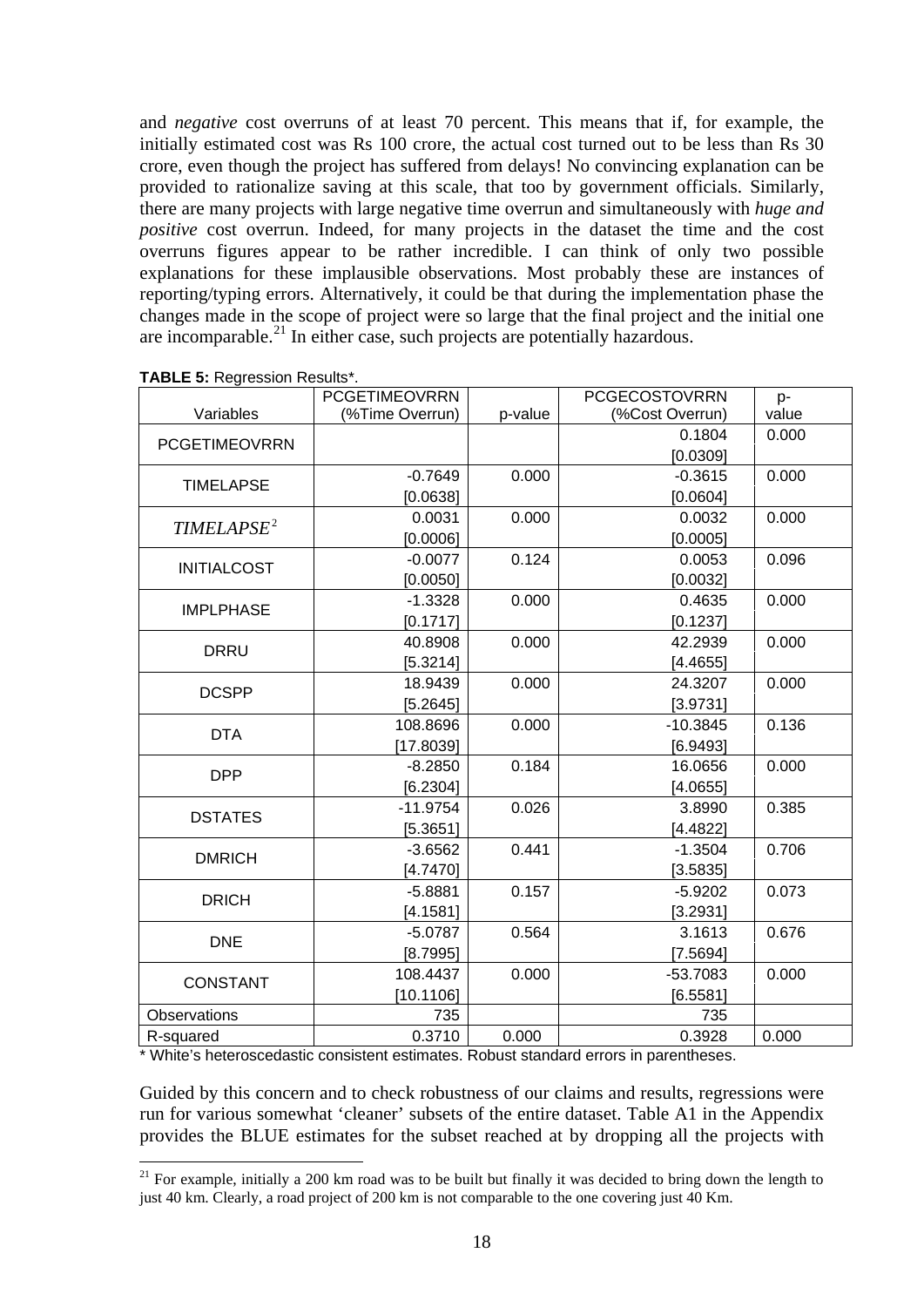time overruns of 40% and more, such as 50% etc., and at the same time with cost overrun of  $-40\%$  and less, such as  $-45\%$ , etc.<sup>[22](#page-19-0)</sup> Besides, estimates were checked with various thresholds of less than as well as greater than the 40% limits. The results are very similar to those in Table  $A1<sup>23</sup>$  $A1<sup>23</sup>$  $A1<sup>23</sup>$  Only the significance level for INITIALCOST shows small variations. This outcome is not surprising since most of the problematic projects are outliers and get dropped anyway. Moreover, results for the entire dataset of 894 projects are reported in Table A2 in the Appendix. Since, the entire set has many outliers Quantile regression is used for this set. Compared to OLS, the Quantile regression is less vulnerable to the effects of outliers. Results in Table A1 and Table A2 are very similar to those reported in Table 5, with respect to the major hypotheses presented in Section 4. Also, the coefficients of the variables are robust to the presence or absence of the dummies. Therefore, we can afford to be confident about the findings.

Most of our hypotheses have turned out to be correct. For all regressions, the trend variable TIMELAPSE has negative coefficient and is extremely significant at 1% for time as well as cost overrun equations. Besides, in both the equations, the coefficient of *TIMELAPSE*<sup>2</sup> is positive and significant at 1%. These results imply that the downward trends for percentage time and cost overruns are statistically significant. Moreover, as predicted, the TIMELAPSE variable has a U-shape effect on delays and cost overruns. The coefficient of INTIALCOST in equation (2) is positive and significant at 10%. Though, the significance level is somewhat sensitive to the presence/absence of outliers and the 'implausible' figures discussed above. But, the variable continues to have explanatory power. However, the coefficient of IMPLPHASE in equation (2) is positive and exceedingly significant at 1%. This means as implementation phase increases, cost overruns soar up not only in absolute terms but also in percentage terms. As predicted in Section 4, IMPLPHASE is a better proxy for contractual failures. These results also confirm our claim that poor project planning and the resulting contractual failures are statistically significant causes behind cost overruns observed in India. For equation (1), as expected, the coefficient of IMPLPHASE is negative and highly significant at 1%. The coefficient of INTIALCOST is negative but insignificant. Therefore, as explained in Section 4, the main effect of the sloppy planning and contractual failures is to increase cost overruns; they do not matter that much for time overruns. $^{24}$  $^{24}$  $^{24}$ 

As predicted, time overrun is one of the important factors behind cost overruns; the coefficient of PCTGTIMEOVERRUN is positive and extremely significant at 1% in all the regression run. This corroborates our assertion that regardless of the underlying reason, delays in implementation are a major cause of cost overruns.

The results also confirm our claim that organizational failures are a significant cause behind delays and cost escalations. Indeed, in every regression, the proxies for organizational failures – DRRU and DCSPP – have come out to be positive and extremely significant for delays as well as cost overruns. That is, *ceteris paribus* the road, railways,

-

<span id="page-19-0"></span><sup>&</sup>lt;sup>22</sup> While any threshold is arbitrary, figures showing  $-40\%$ ,  $-45\%$ , etc. of cost overruns or time overruns are rather implausible. Therefore, it appears safe to exclude such projects on account of the reasons provided in the previous paragraph.

<span id="page-19-1"></span><sup>&</sup>lt;sup>23</sup> After dropping of the observations with time overruns of  $-40\%$  and less, and cost overrun  $-40\%$  and less, the remaining observations were treated for outlier as explained above. The same procedure was followed with the other threshold limits.

<span id="page-19-2"></span><sup>&</sup>lt;sup>24</sup> However, note that in equation (1) the dependant variable is *percentage* time overrun rather than the absolute value of the time overrun. Time overruns in absolute terms should increase with the project size.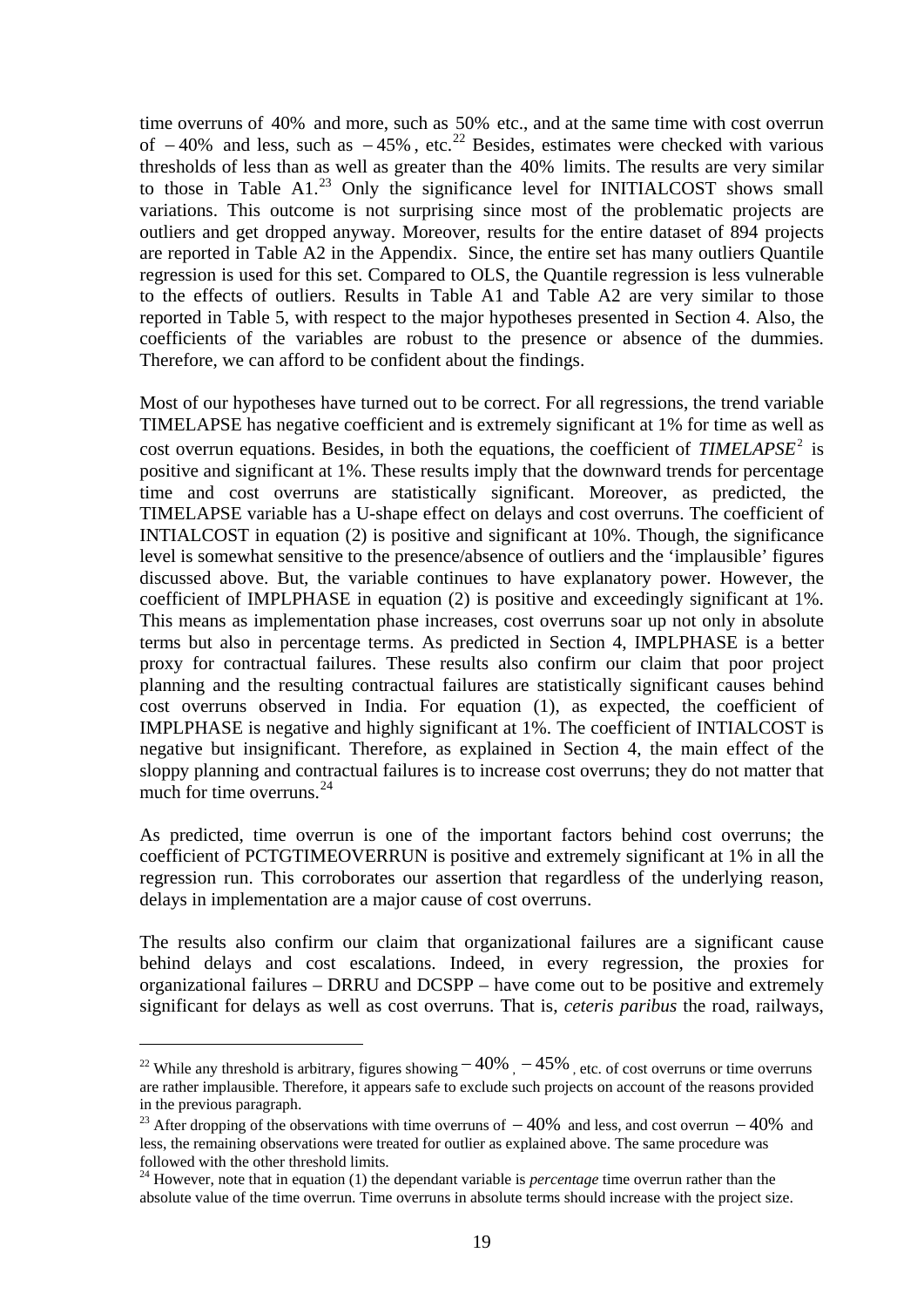urban-development projects have experienced relatively high percentage of time and cost overruns. The same is the case with civil aviation, shipping and ports, and power sector projects. Significance level of the dummy DSTATE is not robust to regression techniques and across various datasets used. As expected, dummies DTA and DPP have not shown any consistency regarding the delays. Compared to the residual category, Petroleum and petrochemical sector projects have experienced higher cost overruns. However, given the level of heterogeneity of in these sectors, one should not read too much in these results. Indeed, as Table A1 shows, telecom and atomic energy projects are either outliers or have unreasonable figures.

As far as the relative performance of the States is concerned, there are no significant variations across regions. Yet, the southern states seem to have performed better than the rest. Projects in these states have experienced a bit smaller cost overruns. The performance of north-eastern states and Jammu and Kashmir is not significantly and consistently worse than the other regions.

Before concluding, let me make an observation. As Table 2 shows, most projects suffering from cost overrun have experienced delays. In contrast, there are a number of projects with delays but no cost overruns. In view of our arguments on time overruns versus cost overruns, these figures are somewhat puzzling. It appears that these paradoxical figures are a result of somewhat different procedures used to calculate time and cost overruns. In terms of Figure 1, initial estimates of time and cost are made at time t=0, however the contract is awarded at  $t=1$ . Generally there are delays between  $t=0$  and  $t=1$ . As a result, input prices at  $t=1$  are significantly higher than at  $t=0$ . It appears that only cost estimates get revised upward at  $t=1$ , not the time estimates, and these revised cost figures are reported in official files. This indeed has been found to be the case with road projects. Moreover, since cost escalations necessitate additional funds, so cost figures get revised to avoid audit objections; time, in contrast, appears to be a free good in government departments.

## **6. Conclusions and Policy Implications**

The following findings have emerged from the econometric analysis of the MOSPI data: *First*, since 1980s the delays and the cost overruns have declined. Cost overruns have systematically declined not only in absolute terms but also as a percentage of project cost. Similar is the case with delays. However, the effect is U-shaped. *Second*, regardless of their source, delays are one of the crucial causes behind the cost overruns. *Third*, bigger projects have experienced much higher cost overruns compared to smaller ones. *Fourth*, percentage cost overruns also escalate with length of the implementation phase; *ceteris paribus,* the longer is the implementation phase, the higher are cost overruns in absolute as well as percentage terms. *Fifth*, compared to other sectors, projects from road, railways, urbandevelopment sectors, as well as those from civil aviation, shipping and ports, and power sectors have experienced much longer delays and significantly higher cost overruns. *Sixth*, compared to other states, projects located in southern states, Andhra, Karnataka, Kerala and Tamil Nadu, have experienced somewhat shorter delays and lower cost overruns. Performance of rich states is not significantly better than that of the poorer states.

The first five findings are statistically significant and robust to regression techniques as well as sample sizes. Each result is symptomatic of a set of underlying causes. Below we discuss each finding and its policy implications in view of the relevant underlying causes.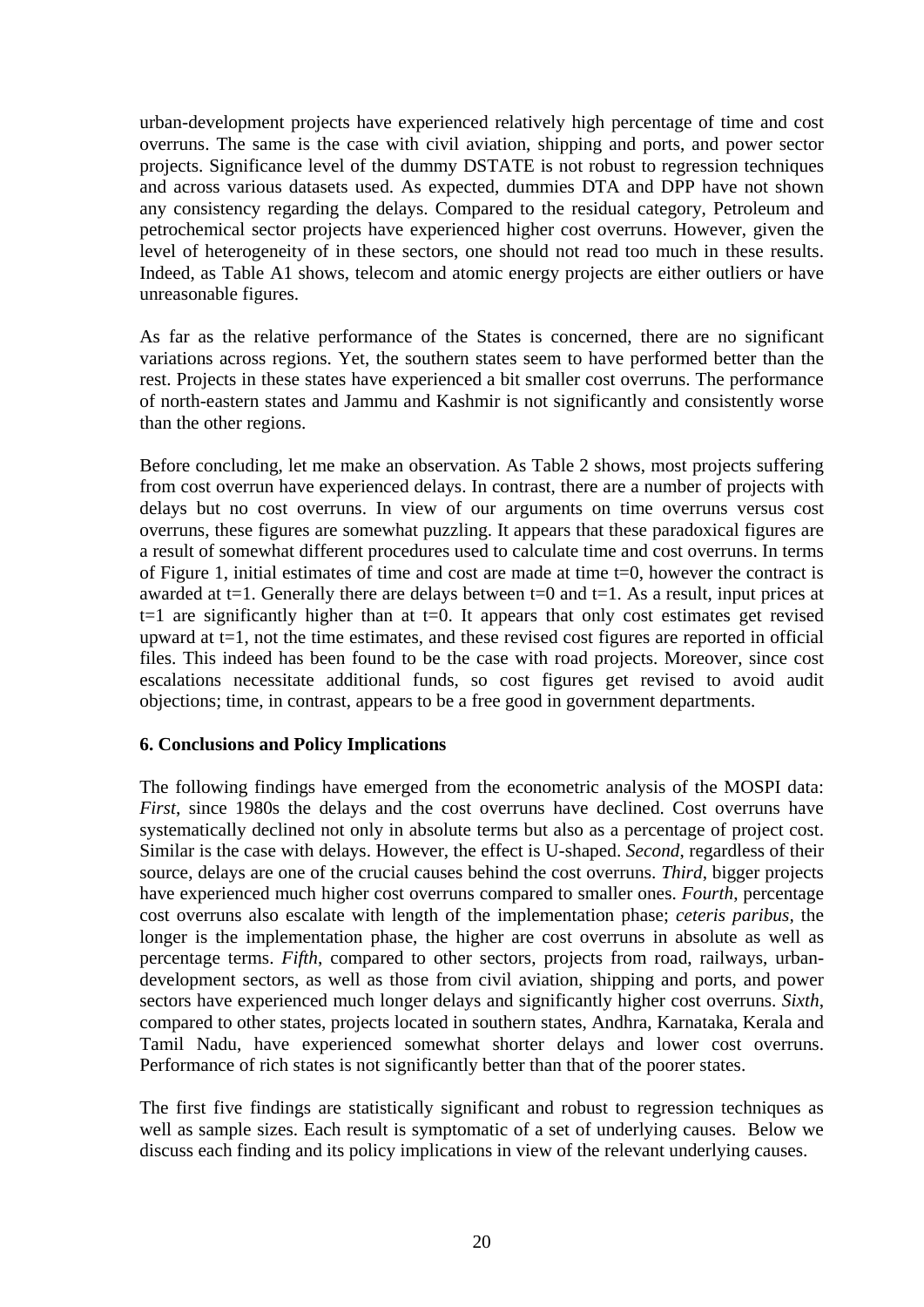The first finding shows that during the last three decades some learning-by-doing has taken place among government officials involved in project planning and implementation. This along with the technological advances has enabled officials to improve estimates of project time and cost.<sup>[25](#page-21-0)</sup> However, the finding also reveals that the effect of cost overrun reducing learning and innovations has declined over time. Some policy interventions are urgently called for.

The policy implication of the second result is immediate. Measures are immediately called for to avoid delays at each stage; from project approval, to awarding of contract, to its implementation. In what follows, while discussing the remaining findings, I will propose some of the steps that can help in the matter.

Coming to the third and the fourth findings, the analysis shows that due to imperfect techniques and contractual incompleteness some delays and cost overruns are inevitable. Besides, some of the cost overruns can be attributed to inflationary fluctuations. To that extent delays and cost overruns do not reflect wastage of resources. However, delays and cost overruns are too frequent and too large to be explained by the imperfect techniques, contractual incompleteness and the inflationary fluctuations. The third and the fourth findings in view of the pertinent discussion in Section 4 imply that the defective planning and contractual failures are largely responsible for cost overruns and consequently for wastage of public resources. Several measures can be helpful. For instance, to the extent possible, policy makers should avoid planning for large and big-cost projects. Similarly, planning of projects with long implementation phase is problematic. Such projects are vulnerable to future uncertainties, deterioration in project assets and the inflation. Wherever possible the project size as well as the implementation phase should be kept small. Projects that have to be inevitably large should be planned and implemented with utmost care.

However, the project planning process itself needs a radical overhaul. Rather than paying higher cost later on, it is worth investing resources to have more precise initial estimates of project time and cost. Moreover, wherever possible *fixed-price* rather than *unit-price* EPC contracts should be used. Under the commonly employed cash EPC contracts neither government officials nor the contractors have incentives to take the contracts seriously. As a result, contracts are vague at the time of signing and poorly managed afterwards, leading to delays and cost overruns.

The fifth finding is indicative of the organizational failures that have come to afflict the project implementation process. It shows that the organizational failures are a statistically significant cause of delays and cost overruns. In view of the arguments presented in Section 4, relatively long delays and high cost overruns experienced by the road, railways, urbandevelopment, civil aviation, shipping and ports, and power projects are due to these failures. Some other results in the study also corroborate this finding. In fact, organizational failures frequently trigger yet another form of contractual failure. It is widely known that contract management during the construction phase is very important if delays are to be avoided. At present, construction contracts are generally awarded even before the required land for the project is acquired. Similarly, utilities are shifted during the construction phase. Invariably, several departments are involved in approving and the actual shifting of power, water and sewer lines and other the utilities. Government agencies rarely do what they are required to do, but can use cobweb of complicated rules and procedures to pass the blame

<u>.</u>

<span id="page-21-0"></span> $25$  This result supplements findings that performance of public sector as a whole has improved since mid 1980s (see Nagaraj, 2006).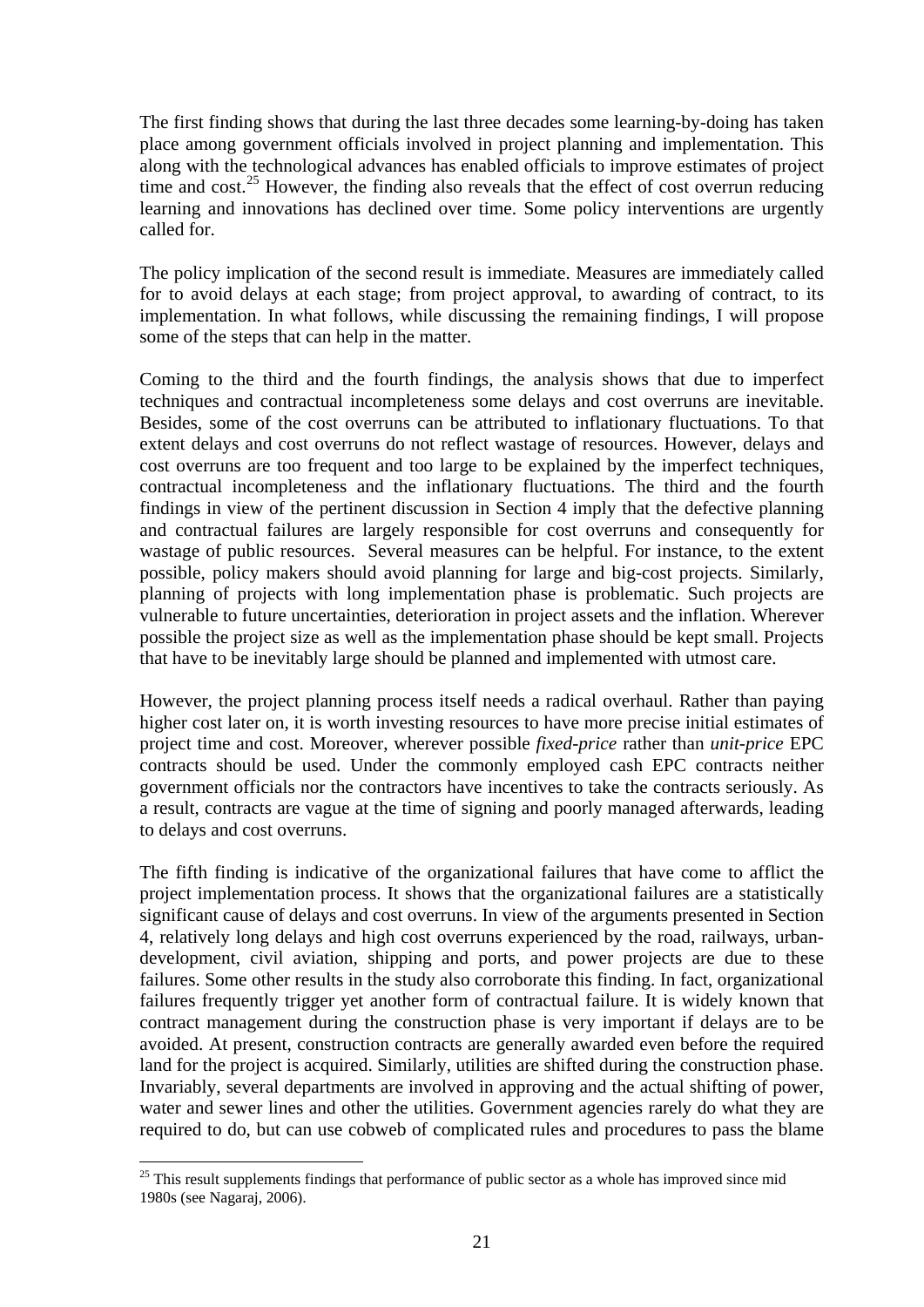for delays on each other. So much so that even if the delay is caused by the contractor it is almost impossible to punish him. Since contractor can easily prove a contributory negligence on the part of one or some other department. This explains why contracts are rarely terminated, even when contractors cause prolonged delays. Several measures can help on this front too. For example, if activities like land acquisition and shifting of utilities can be completed either before or within a pre-scheduled time after the award of contract, the contractors can be put on high powered incentives to deliver on time and quality.

Coming to the sixth finding, there is perception that due to superior infrastructure and better governance, the public delivery system is better in richer states. However, contrary to popular perception, this finding shows that the performance of richer states is not any better than the rest of the country. Though, the projects located in the Southern states have exhibited a bit lower cost overruns.

The above conclusions are relevant for the present official policies toward infrastructure. Policy makers seem to be keen to privatize the funding, management and ownership of infrastructure facilities. While an outright privatization has invited strong protests from several quarters, the PPPs have become politically acceptable channel of transferring management and ownership rights to private firms. The  $11<sup>th</sup>$  five-year plan crucially depends on private sector participation in infrastructure. The problems of delays and cost overruns with the public delivery systems are being used to justify privatization of public goods and services. However, our results imply that a change in ownership in itself cannot mitigate all the problems with the supply and administration of infrastructure facilities. After all, even PPP projects have to be initially planned by government officials. PPP projects are equally vulnerable to some of the contractual and organizational failures discussed above. Projects for upgradation of Delhi and Mumbai airports, construction of Bangalore Metro Train and for Delhi-Gurgaon Expressway are some of the cases in point. These are all PPP projects and have experienced major delays and cost overruns. In contrast, the contractual and institutional approach adopted by the DMRC for the construction of Delhi Metro is worth emulating. Most of its projects have been completed on time and within budget. Interestingly, the DMRC has adopted some aspects of the approach suggested above.

I would like to conclude with a few remarks on the findings of this paper. The results and conclusions are relevant to all infrastructure projects, regardless of the sector and the project type. However, generality always comes at a cost. Apart from the issues discussed here, there are sector-specific issues also that impinge on delays and cost overruns. The present study has ignored such issues. For a better understanding of the causes behind delays and cost overruns, it will be useful to supplement this work with sector-specific analyses. Sector-specific studies may allow testing of additional hypotheses. For example, it may become feasible to evaluate the comparative performance of different types of contracts, say acquisition versus construction contracts, PPP versus Non-PPP contracts, etc. Besides, though the results seem robust enough, still it will be useful to explore the reasons behind the doubtful figures on delays and cost overruns (such as, reporting errors), and rectify them to the extent possible. I intend to take some of these next steps.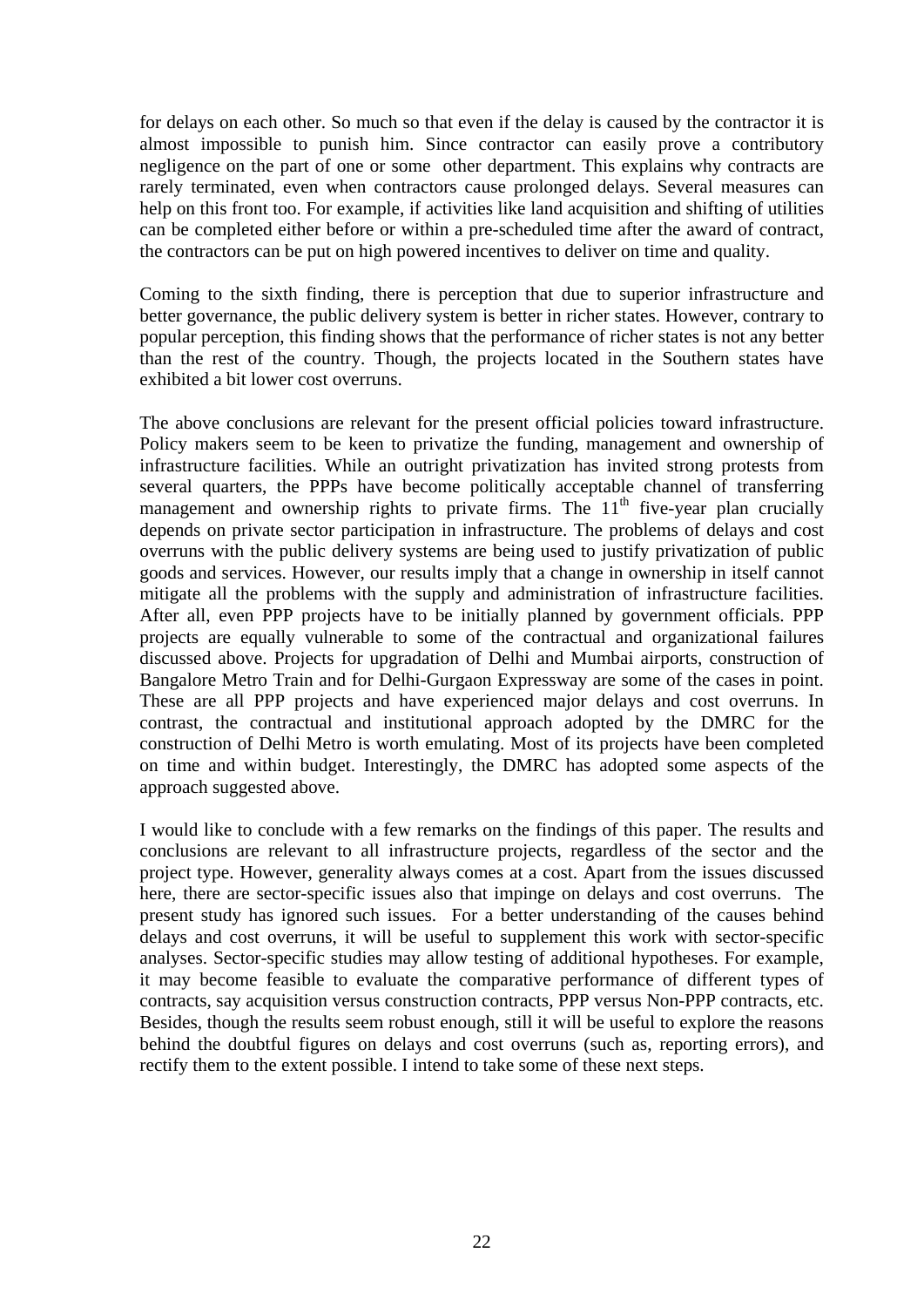## **APPENDIX**

| Table AT: Regression results. |                                     |           |                                          |           |
|-------------------------------|-------------------------------------|-----------|------------------------------------------|-----------|
| Variables                     | PCGETIMEOVERRUN<br>(% Time Overrun) | P - value | <b>PCGECOSTOVRRN</b><br>(% Cost Overrun) | P - value |
| <b>PCGETIMEOVRRN</b>          |                                     |           | 0.2429                                   | 0.000     |
|                               |                                     |           | [0.0369]                                 |           |
| <b>TIMELAPSE</b>              | $-0.7328$                           | 0.000     | $-0.3845$                                | 0.000     |
|                               | [0.0633]                            |           | [0.0651]                                 |           |
| TIMELAPSE <sup>2</sup>        | 0.0028                              | 0.000     | 0.0035                                   | 0.000     |
|                               | [0.0006]                            |           | [0.0006]                                 |           |
| <b>INITIALCOST</b>            | $-0.0063$                           | 0.193     | 0.0050                                   | 0.094     |
|                               | [0.0049]                            |           | [0.0030]                                 |           |
| <b>IMPLPHASE</b>              | $-1.2333$                           | 0.000     | 0.5067                                   | 0.000     |
|                               | [0.1681]                            |           | [0.1220]                                 |           |
| <b>DRRU</b>                   | 40.9296                             | 0.000     | 37.9870                                  | 0.000     |
|                               | [5.3430]                            |           | [4.5982]                                 |           |
| <b>DCSPP</b>                  | 19.7656                             | 0.000     | 24.0051                                  | 0.000     |
|                               | [5.4361]                            |           | [4.0508]                                 |           |
| <b>DTA</b>                    | dropped                             |           | dropped                                  |           |
|                               |                                     |           |                                          |           |
| <b>DPP</b>                    | $-4.7462$                           | 0.455     | 14.6585                                  | 0.000     |
|                               | [6.3433]                            |           | [4.0358]                                 |           |
| <b>DSTATES</b>                | $-11.8610$                          | 0.027     | 1.7636                                   | 0.691     |
|                               | [5.3573]                            |           | [4.4294]                                 |           |
| <b>DMRICH</b>                 | $-5.7687$                           | 0.206     | 0.0901                                   | 0.980     |
|                               | [4.5601]                            |           | [3.6606]                                 |           |
| <b>DRICH</b>                  | $-3.5852$                           | 0.389     | $-5.4182$                                | 0.114     |
|                               | [4.1605]                            |           | [3.4273]                                 |           |
| <b>DNE</b>                    | $-4.1623$                           | 0.644     | 5.1536                                   | 0.438     |
|                               | [8.9883]                            |           | [6.6445]                                 |           |
| <b>CONSTANT</b>               | 101.7805                            | 0.000     | -54.8966                                 | 0.000     |
|                               | [10.0440]                           |           | [6.4634]                                 |           |
| Observations                  | 672                                 |           | 672                                      |           |
| R-squared                     | 0.3207                              | 0.000     | 0.4283                                   | 0.000     |

Table A1: Regression results.\*

\* White's heteroscedastic consistent estimates. Robust standard errors in parentheses.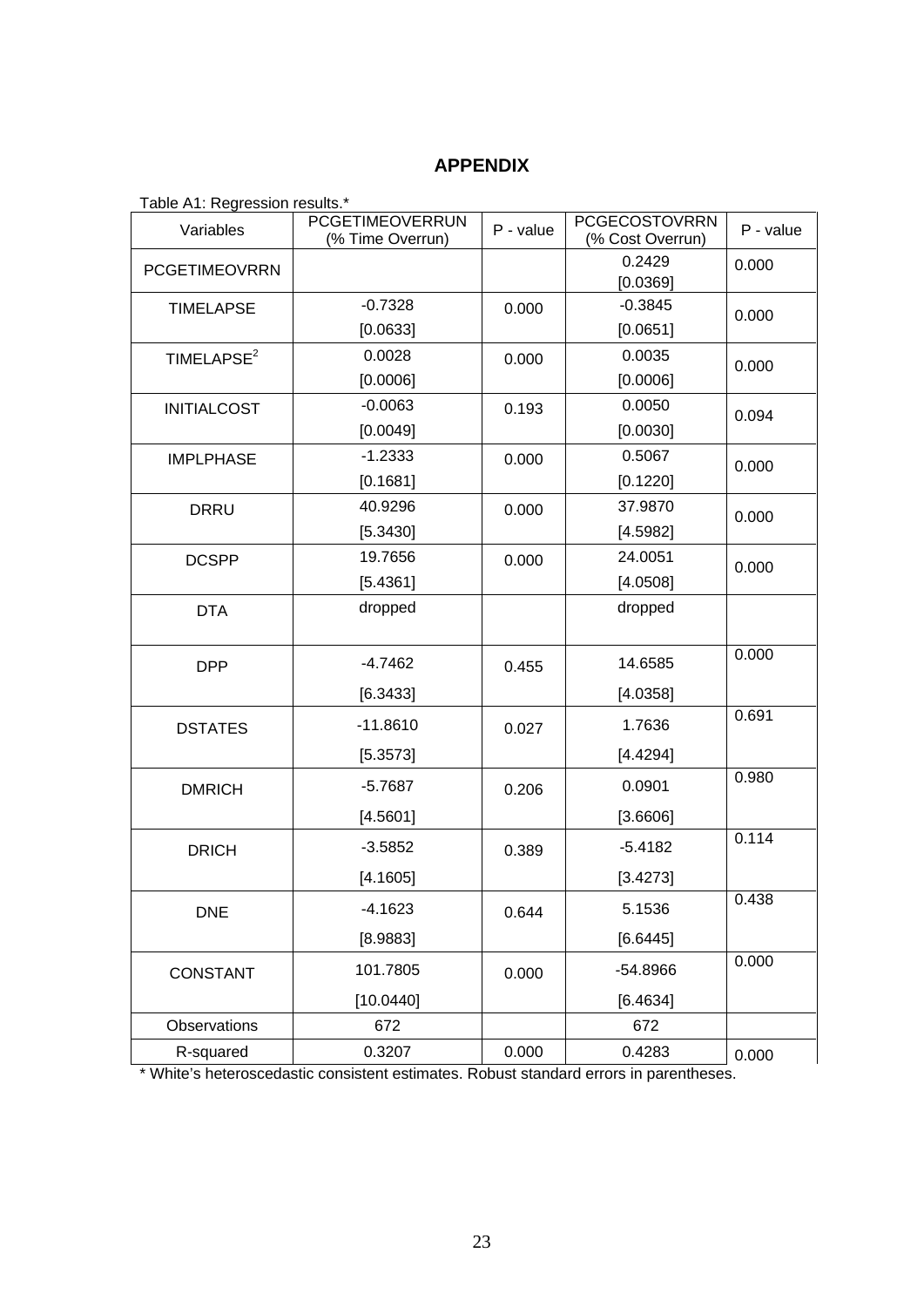| Variables              | <b>PCGETIMEOVRRN</b><br>(%Time Overrun) | p-value | <b>PCGECOSTOVRRN</b><br>(%Cost Overrun) | p-value |
|------------------------|-----------------------------------------|---------|-----------------------------------------|---------|
| <b>PCGETIMEOVRRN</b>   |                                         |         | 0.0257                                  | 0.000   |
|                        |                                         |         | [0.0073]                                |         |
| <b>TIMELAPSE</b>       | $-0.6558$                               | 0.000   | $-0.5347$                               | 0.000   |
|                        | [0.0403]                                |         | [0.0211]                                |         |
| TIMELAPSE <sup>2</sup> | 0.0029                                  | 0.000   | 0.0044                                  | 0.000   |
|                        | [0.0005]                                |         | [0.0002]                                |         |
| <b>INITIALCOST</b>     | $-0.0008$                               | 0.814   | 0.0023                                  | 0.165   |
|                        | [0.0033]                                |         | [0.0017]                                |         |
| <b>IMPLPHASE</b>       | $-0.9046$                               | 0.000   | 0.2473                                  | 0.000   |
|                        | [0.0433]                                |         | [0.0226]                                |         |
| <b>DRRU</b>            | 36.7614                                 | 0.000   | 42.1693                                 | 0.000   |
|                        | [5.7493]                                |         | [2.9710]                                |         |
| <b>DCSPP</b>           | 17.0066                                 | 0.008   | 19.9639                                 | 0.000   |
|                        | [6.3534]                                |         | [3.2765]                                |         |
| <b>DTA</b>             | 124.9216                                | 0.000   | $-13.5074$                              | 0.005   |
|                        | [8.9962]                                |         | [4.7953]                                |         |
| <b>DPP</b>             | $-6.4807$                               | 0.384   | 14.0290                                 | 0.000   |
|                        | [7.4378]                                |         | [3.8430]                                |         |
| <b>DSTATES</b>         | $-7.7387$                               | 0.267   | 6.2275                                  | 0.084   |
|                        | [6.9621]                                |         | [3.6050]                                |         |
| <b>DMRICH</b>          | 2.3849                                  | 0.650   | $-3.9707$                               | 0.144   |
|                        | [5.2572]                                |         | [2.7129]                                |         |
| <b>DRICH</b>           | $-1.3095$                               | 0.801   | $-3.6842$                               | 0.171   |
|                        | [5.1935]                                |         | [2.6890]                                |         |
| <b>DNE</b>             | 4.3152                                  | 0.612   | 15.4589                                 | 0.000   |
|                        | [8.4949]                                |         | [4.4202]                                |         |
| <b>CONSTANT</b>        | 78.4338                                 | 0.000   | $-34.8407$                              | 0.000   |
|                        | $\overline{[5.9022]}$                   |         | [3.0972]                                |         |
| Observations           | 894                                     |         | 894                                     |         |
| Pseudo R2              | 0.1595                                  |         | 0.1748                                  |         |

TABLE A2: Regression Results – Quantile Regression (Standard errors in parentheses).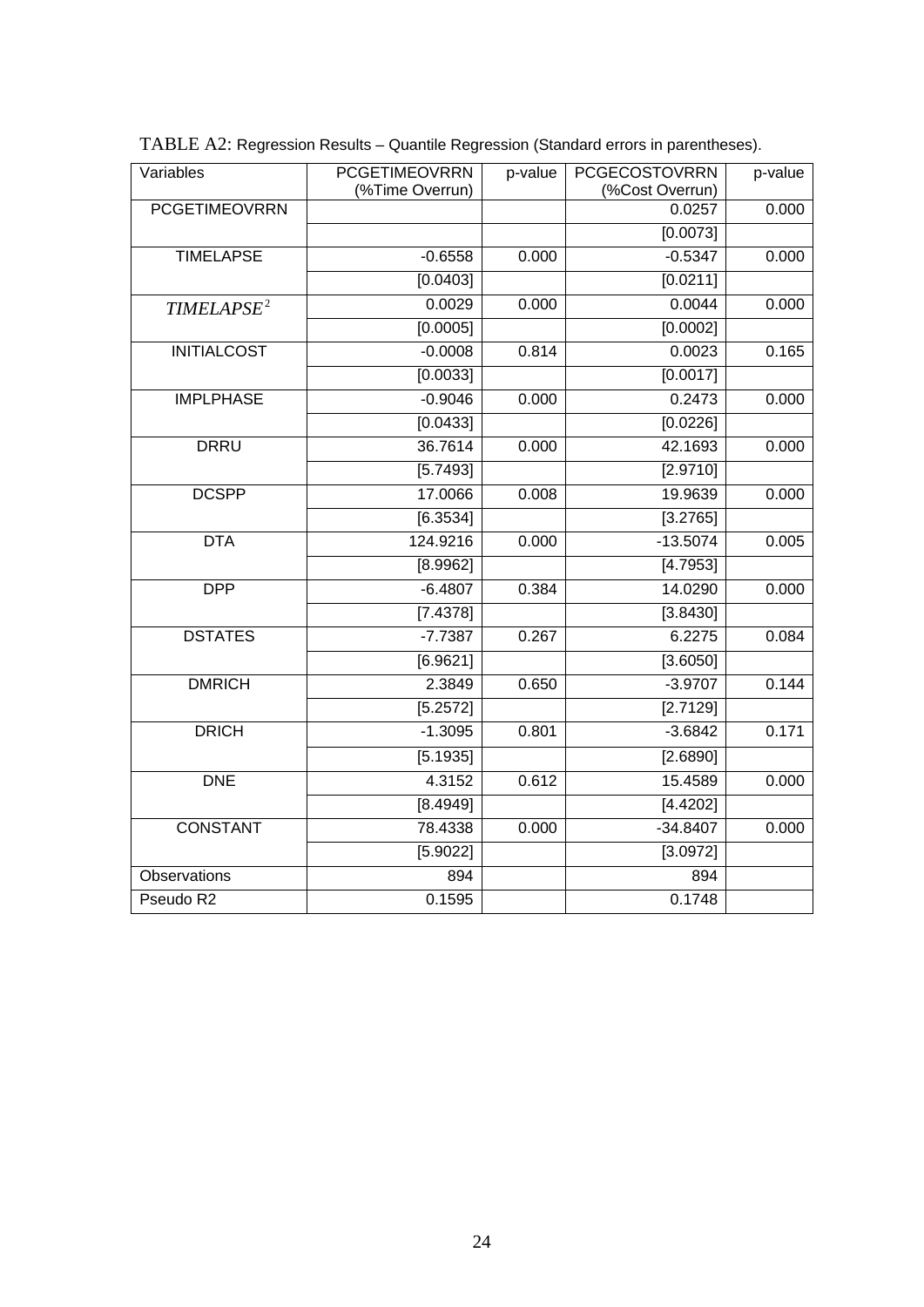|                              |                         |          | % Cost Overruns* |          |          | % Time Overrun* |           |           |         |
|------------------------------|-------------------------|----------|------------------|----------|----------|-----------------|-----------|-----------|---------|
|                              | <b>Number</b>           |          |                  |          |          |                 |           |           |         |
| <b>States</b>                | of<br>Projects          | Mean     | Std. Dev.        | Min      | Max      | Mean            | Std. Dev. | Min       | Max     |
| All India                    | 5                       | 22.94    | 78.70            | $-50.17$ | 157.68   | 117.50          | 147.55    | 21.21     | 378.13  |
| Andaman &                    |                         |          |                  |          |          |                 |           |           |         |
| Nicobar                      |                         |          |                  |          |          |                 |           |           |         |
| Islands<br>Andhra            | $\overline{c}$          | 320.54   | 358.98           | 66.70    | 574.38   | 6.77            | 14.00     | $-3.13$   | 16.67   |
| Pradesh                      | 91                      | $-12.94$ | 47.67            | $-99.73$ | 143.39   | 62.93           | 104.02    | $-33.33$  | 542.86  |
| Arunachal                    |                         |          |                  |          |          |                 |           |           |         |
| Pradesh                      | 3                       | 153.22   | 200.31           | $-52.95$ | 347.10   | 95.66           | 47.32     | 45.83     | 140.00  |
| Assam                        | 29                      | 51.25    | 146.52           | $-49.62$ | 588.95   | 69.70           | 62.87     | $-9.68$   | 275.00  |
| <b>Bihar</b>                 | 31                      | 32.49    | 92.74            | $-61.95$ | 443.98   | 90.04           | 104.61    | $-4.76$   | 359.57  |
| Chhattisgarh                 | 20                      | $-19.51$ | 30.24            | $-91.85$ | 44.99    | 21.36           | 41.75     | $-93.33$  | 100.00  |
| Delhi                        | 35                      | 19.65    | 82.34            | $-98.40$ | 279.46   | 183.40          | 250.58    | 0.00      | 1200.00 |
| ER                           | 2                       | 30.70    | 47.70            | $-3.03$  | 64.43    | 28.59           | 11.43     | 20.51     | 36.67   |
| Goa                          | 5                       | $-6.74$  | 61.09            | $-90.37$ | 65.68    | 93.06           | 43.92     | 37.04     | 138.46  |
| Gujarat                      | 54                      | 12.09    | 99.03            | $-93.37$ | 534.37   | 58.69           | 74.68     | $-41.38$  | 314.29  |
| Haryana                      | 12                      | 32.72    | 115.73           | $-46.68$ | 368.82   | 68.43           | 115.44    | $-19.67$  | 366.67  |
| Himachal                     |                         |          |                  |          |          |                 |           |           |         |
| Pradesh<br>Jammu &           | 4                       | 105.18   | 181.27           | $-16.94$ | 373.86   | 100.07          | 93.73     | $-6.67$   | 217.65  |
| Kashmir                      | $\overline{7}$          | 517.73   | 972.22           | $-60.86$ | 2603.96  | 95.78           | 66.16     | 22.08     | 202.08  |
| Jharkhand                    | 20                      | $-12.49$ | 45.97            | $-64.84$ | 136.75   | 176.91          | 441.10    | $-5.13$   | 2033.33 |
| Karnataka                    | 34                      | 5.93     | 60.22            | $-80.32$ | 265.12   | 81.28           | 186.52    | $-10.96$  | 1100.00 |
| Kerala                       | 15                      | 13.42    | 68.99            | $-72.89$ | 190.97   | 98.33           | 129.42    | $-11.90$  | 500.00  |
| Madhya<br>Pradesh            | 43                      | $-11.79$ | 56.26            | $-99.32$ | 207.83   | 29.62           | 75.61     | $-62.50$  | 397.14  |
| Maharashtra                  | 125                     | $-14.42$ | 45.48            | $-91.93$ | 238.82   | 100.05          | 241.86    | $-42.68$  | 2150.00 |
| Manipur                      | $\overline{\mathbf{c}}$ | 170.26   | 279.70           | $-27.52$ | 368.03   | 274.45          | 199.57    | 133.33    | 415.56  |
| Mizoram                      | $\mathbf{1}$            | $-26.84$ |                  | $-26.84$ | $-26.84$ | 59.09           |           | 59.09     | 59.09   |
| Multi City                   | $\overline{4}$          | 11.09    | 88.20            | $-72.38$ | 132.91   | 147.11          | 104.12    | 86.67     | 302.78  |
| NR or North                  |                         |          |                  |          |          |                 |           |           |         |
| East<br>States/region        | 10                      | $-0.13$  | 63.52            | $-67.51$ | 166.82   | 67.53           | 86.24     | $-10.00$  | 220.00  |
| Nagaland                     | 3                       | 254.89   | 315.87           | $-9.07$  | 604.85   | 109.32          | 55.71     | 70.83     | 173.21  |
| Orissa                       | 52                      | 10.11    | 115.11           | $-74.90$ | 735.33   | 61.54           | 69.46     | $-18.18$  | 305.56  |
| Punjab                       | $10$                    | 33.44    | 84.47            | $-69.00$ | 193.69   | 83.19           | 78.07     | $-14.29$  | 232.91  |
| Rajasthan                    | 24                      | $-1.55$  | 50.72            | $-53.68$ | 216.77   | 38.14           | 75.05     | $-13.64$  | 356.52  |
| <b>SR</b>                    | 3                       | $-22.39$ | 4.41             | $-26.84$ | $-18.03$ | 12.27           | 24.95     | $-4.17$   | 40.98   |
| Sikkim                       | $\overline{\mathbf{4}}$ | 31.85    | 72.55            | $-32.14$ | 136.16   | 31.51           | 34.10     | $-2.44$   | 75.38   |
| Tamil Nadu                   | 61                      | $-5.41$  | 68.05            | $-93.86$ | 331.09   | 98.73           | 163.71    | $-10.00$  | 1075.00 |
| Tripura                      | $\overline{\mathbf{4}}$ | 25.30    | 24.60            | 2.54     | 55.34    | 80.94           | 79.26     | 11.48     | 162.50  |
| Uttar Pradesh                | 59                      | 19.58    | 85.41            | $-78.69$ | 377.24   | 51.90           | 55.35     | $-25.00$  | 237.50  |
| Uttaranchal                  | $\overline{\mathbf{4}}$ | 59.63    | 133.40           | $-64.82$ | 178.91   | 151.73          | 158.86    | $-9.76$   | 366.67  |
| <b>WR</b>                    |                         |          |                  |          |          |                 |           |           |         |
| states/region                | 4                       | $-23.02$ | 36.78            | $-61.19$ | 19.97    | 21.01           | 67.16     | $-25.00$  | 120.83  |
| West Bengal<br>Spans in more | 53                      | 32.93    | 104.15           | $-56.60$ | 527.56   | 79.17           | 72.87     | $-27.78$  | 405.26  |
| than one state               | 59                      | 50.01    | 176.51           | $-61.83$ | 1287.98  | 64.04           | 80.92     | $-100.00$ | 408.70  |
| Total                        | 894                     | 25.17    | 132.273          | $-99.73$ | 2603.96  | 79.19           | 153.56    | $-100.00$ | 2150.00 |
|                              |                         |          |                  |          |          |                 |           |           |         |

#### **TABLE 3A Summary Statistics:** State-wise details of Delays and cost overruns in infrastructure projects during April1992-March 2009.

\*. For all projects in a sector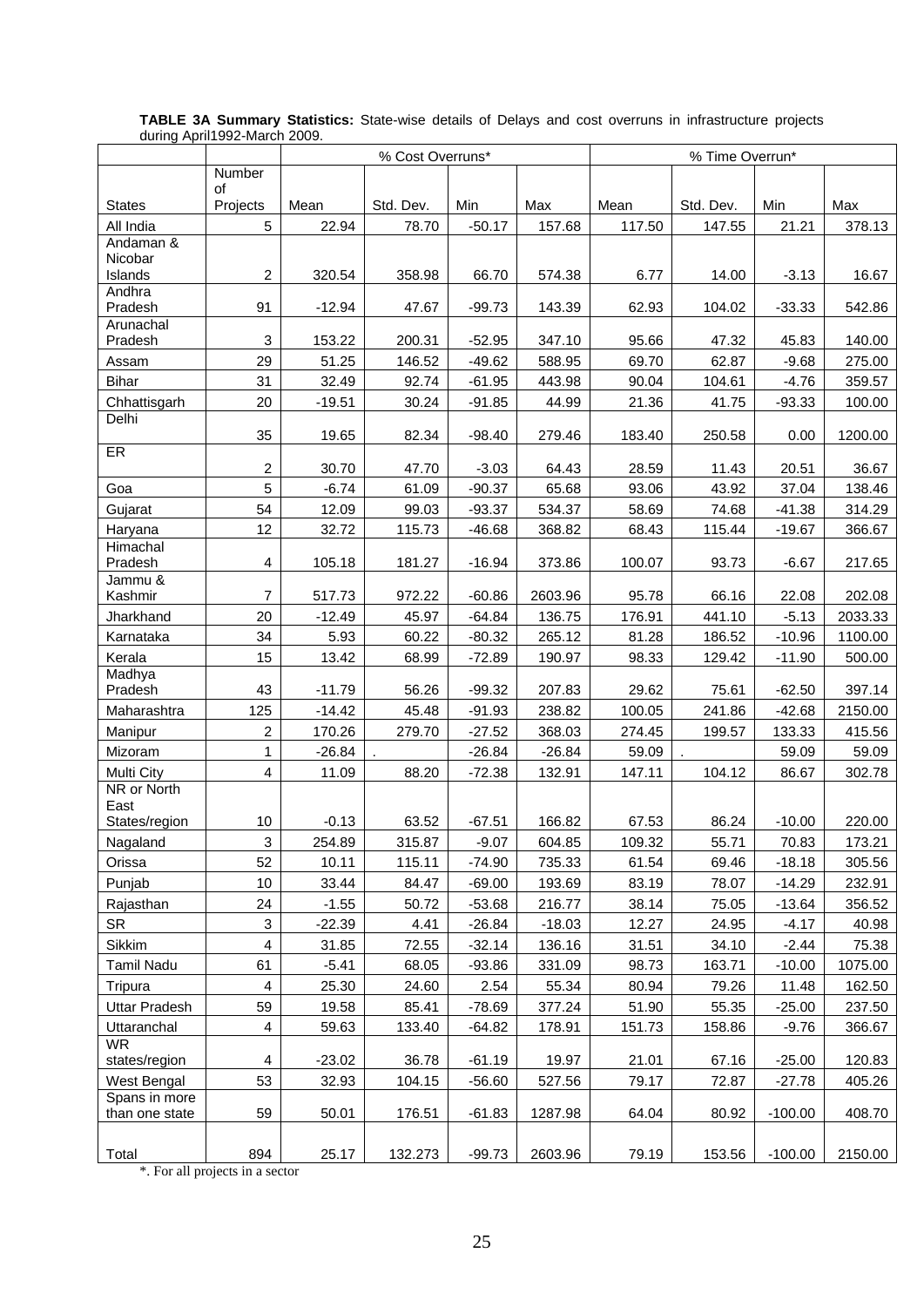#### **Table 4A: Correlation Matrix**

|                        | <b>PCGECO</b><br><b>STOVRR</b><br>N | <b>PCGETIMEO</b><br><b>VRRN</b> | <b>TIMELAPSEMO</b><br><b>NTHS</b> | TIMELAPSESQM<br><b>ONTHS</b> | <b>INITIALC</b><br><b>OST</b> | <b>LENGTHI</b><br><b>MP</b> |
|------------------------|-------------------------------------|---------------------------------|-----------------------------------|------------------------------|-------------------------------|-----------------------------|
| PCGECOSTOVRRN          |                                     |                                 |                                   |                              |                               |                             |
| <b>PCGETIMEOVRRN</b>   | 0.2561                              |                                 |                                   |                              |                               |                             |
| <b>TIMELAPSEMONTHS</b> | $-0.3478$                           | $-0.1936$                       |                                   |                              |                               |                             |
| TIMELAPSESQMONT<br>HS. | $-0.154$                            | $-0.0639$                       | 0.7726                            |                              |                               |                             |
| <b>INITIALCOST</b>     | $-0.008$                            | $-0.1509$                       | $-0.0052$                         | $-0.0149$                    |                               |                             |
| <b>LENGTHIMP</b>       | 0.3566                              | $-0.2072$                       | $-0.488$                          | $-0.3522$                    | 0.067                         |                             |

#### **REFRENCES:**

- ADB (2006), "Facilitating Public–Private Partnership for Accelerated Infrastructure Development in India, Asian Development Bank, Delhi.
- Anant, TCA and Singh, Ram (2009), "Distribution of Highways Public Private Partnerships in India: *Key Legal and Economic Determinants*" CDDRL, Stanford University, Working Papers, Number 100.
- Arvan, L. and Leite. (1990), 'Cost Overruns in Long-Term Project,' *International Journal of Industrial Organization,* 8(3), 443-67**.**
- Banerjee-Guha, Swapna (2009), Neoliberalizing the 'Urban': New Geographies of Power and Injustice in Indian Cities, *Economic and Political Weekly,* XLIV 22, pp. 95-107.
- Belsley, D.A., E. Kuh, R.E. Welsch (1980), "Regression diagnostics: Identifying influential data and sources of collinearity", Wiley, New York,
- Bolton, P., and M. Dewatripont (2005), *Contract Theory*, MIT Press
- Dalvi, Qasim (1997), "Transport Planning and Policy in India", Mumbai: Himalaya Publishing House.
- Flyvbjerg, B., Holm , M.K.S. and Buhl, S.L. (2002), "Cost underestimation in public works projects: Error or lie?," *Journal of the American Planning Association*, 68(3), 279 – 295.
- Flyvbjerg, B., Holm , M.K.S. and Buhl, S.L (2003), "How common and how large are cost overruns in Transport infrastructure projects?," *Transport Reviews*, 23, 71-88.
- Flyvbjerg, B., Holm , M.K.S. and Buhl, S.L (2004), ["What Causes Cost Overrun in Transport](http://flyvbjerg.plan.aau.dk/COSTCAUSESASPUBLISHED.pdf)  [Infrastructure Projects?"](http://flyvbjerg.plan.aau.dk/COSTCAUSESASPUBLISHED.pdf) *Transport Reviews*, 24 (1), 3-18
- Ganuza, Juan-José. (2003), "Competition and Cost Overruns: *Optimal Misspecification of Procurement Contracts*," Universitat Pompeu Fabra, Department of Economics and Business, *Working Paper no.* 471.
- Ganuza, Juan-José. (2007), 'Competition and cost overruns in Procurement,' *International Journal of Industrial Organization*, Vol. 55(4), 633-660.
- Gaspar, V. and Leite, A. (1989), 'Selection Bias Induced Cost overruns,' *International journal of Industrial Organization*, 8(3), 443-67.
- GoI (2006 a), "Financing of the National Highway Development Programme", *Report of the Core Group,* Planning Commission, Government of India.
- GoI (2006 b), "*Guidelines on Financing Support to Public Private Partnerships in Infrastructure*, Planning Commission, New Delhi.
- GoI (2007), "The report of The Committee on Infrastructure Financing" (Deepak Parekh Committee) available at [www.pppinindia.com](http://www.pppinindia.com/)